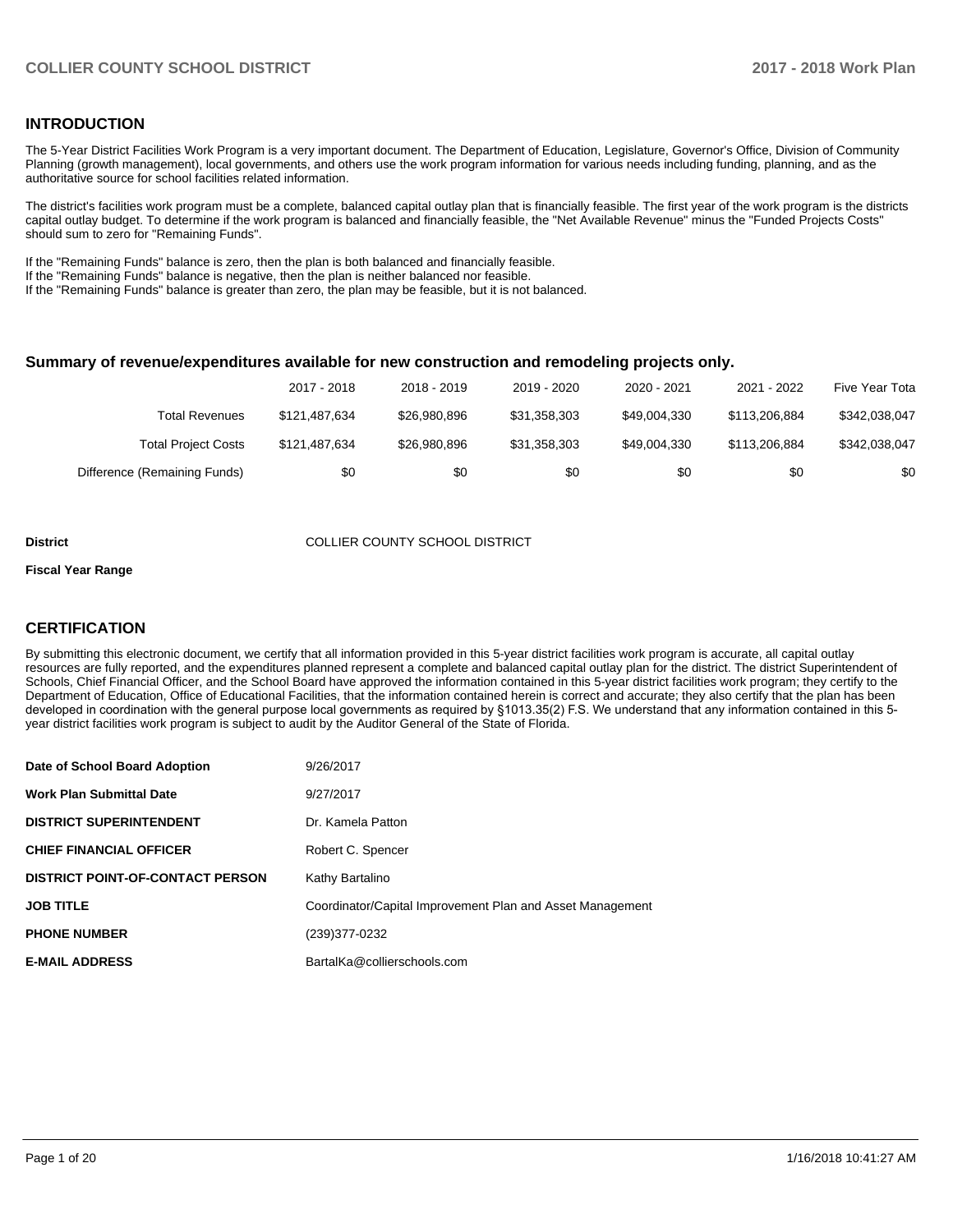# **Expenditures**

#### **Expenditure for Maintenance, Repair and Renovation from 1.50-Mills and PECO**

Annually, prior to the adoption of the district school budget, each school board must prepare a tentative district facilities work program that includes a schedule of major repair and renovation projects necessary to maintain the educational and ancillary facilities of the district.

| <b>Item</b>                                                                                                                                                                                                                                                                                                                                                                                                                                                                                                                                                                                                                                                                                                                                                                                                                                                                                                                                                                                                                                                                                                                                                                                                                                                                                                                                                                                                                                                                                                                              | 2017 - 2018<br><b>Actual Budget</b>                                                                                                                                                                                                                                                                                                                                                                                                                                                                                                                                                                                                                                                                                                                                                                                                                                                                                                                                                                                                                                                                                                                                                                                                                                                                                                                                                                                                                        | 2018 - 2019<br>Projected | 2019 - 2020<br>Projected | 2020 - 2021<br>Projected | 2021 - 2022<br>Projected | <b>Total</b>  |  |  |  |  |  |
|------------------------------------------------------------------------------------------------------------------------------------------------------------------------------------------------------------------------------------------------------------------------------------------------------------------------------------------------------------------------------------------------------------------------------------------------------------------------------------------------------------------------------------------------------------------------------------------------------------------------------------------------------------------------------------------------------------------------------------------------------------------------------------------------------------------------------------------------------------------------------------------------------------------------------------------------------------------------------------------------------------------------------------------------------------------------------------------------------------------------------------------------------------------------------------------------------------------------------------------------------------------------------------------------------------------------------------------------------------------------------------------------------------------------------------------------------------------------------------------------------------------------------------------|------------------------------------------------------------------------------------------------------------------------------------------------------------------------------------------------------------------------------------------------------------------------------------------------------------------------------------------------------------------------------------------------------------------------------------------------------------------------------------------------------------------------------------------------------------------------------------------------------------------------------------------------------------------------------------------------------------------------------------------------------------------------------------------------------------------------------------------------------------------------------------------------------------------------------------------------------------------------------------------------------------------------------------------------------------------------------------------------------------------------------------------------------------------------------------------------------------------------------------------------------------------------------------------------------------------------------------------------------------------------------------------------------------------------------------------------------------|--------------------------|--------------------------|--------------------------|--------------------------|---------------|--|--|--|--|--|
| <b>HVAC</b>                                                                                                                                                                                                                                                                                                                                                                                                                                                                                                                                                                                                                                                                                                                                                                                                                                                                                                                                                                                                                                                                                                                                                                                                                                                                                                                                                                                                                                                                                                                              | \$33,703,710                                                                                                                                                                                                                                                                                                                                                                                                                                                                                                                                                                                                                                                                                                                                                                                                                                                                                                                                                                                                                                                                                                                                                                                                                                                                                                                                                                                                                                               | \$13,128,000             | \$27,328,000             | \$16,018,000             | \$40,336,000             | \$130,513,710 |  |  |  |  |  |
| Locations:                                                                                                                                                                                                                                                                                                                                                                                                                                                                                                                                                                                                                                                                                                                                                                                                                                                                                                                                                                                                                                                                                                                                                                                                                                                                                                                                                                                                                                                                                                                               | ALTERNATIVE SCHOOL, AVALON ELEMENTARY, BARRON COLLIER HIGH SCHOOL, BETHUNE EDUCATION CENTER, BIG CYPRESS<br>ELEMENTARY, CALUSA PARK ELEMENTARY, CORKSCREW ELEMENTARY, CORKSCREW MIDDLE, CYPRESS PALM MIDDLE, DR.<br>MARTIN LUTHER KING, JR. ADMINISTRATIVE CENTER, EAST NAPLES MIDDLE, EDEN PARK ELEMENTARY, EVERGLADES CITY<br>SCHOOL, GOLDEN GATE ELEMENTARY NORTH, GOLDEN GATE ELEMENTARY SOUTH, GOLDEN GATE HIGH SCHOOL, GOLDEN<br>GATE MIDDLE, GOLDEN TERRACE ELEMENTARY NORTH, GOLDEN TERRACE ELEMENTARY SOUTH, GULF COAST HIGH SCHOOL,<br>GULFVIEW MIDDLE, HIGHLANDS ELEMENTARY, IMMOKALEE HIGH SCHOOL, IMMOKALEE MIDDLE, IMMOKALEE TECHNICAL<br>COLLEGE, JAMES L WALKER VOCATIONAL-TECHNICAL COLLEGE, LAKE PARK ELEMENTARY, LAKE TRAFFORD ELEMENTARY,<br>LAUREL OAK ELEMENTARY, LELY ELEMENTARY, LELY HIGH SCHOOL, MAINTENANCE & TRANSPORTATION DEPARTMENT, MANATE <br>ELEMENTARY, MANATEE MIDDLE, MARCO ISLAND CHARTER MIDDLE SCHOOL, MIKE DAVIS ELEMENTARY, NAPLES HIGH SCHOOL,<br>NAPLES PARK ELEMENTARY, NORTH NAPLES MIDDLE, OAKRIDGE MIDDLE, OSCEOLA ELEMENTARY, PALMETTO ELEMENTARY,<br>PALMETTO RIDGE HIGH SCHOOL, PARKSIDE ELEMENTARY, PELICAN MARSH ELEMENTARY, PINE RIDGE MIDDLE, PINECREST<br>ELEMENTARY, POINCIANA ELEMENTARY, PRODUCTION/WAREHOUSE, SABAL PALM ELEMENTARY, SEA GATE ELEMENTARY,<br>SHADOWLAWN ELEMENTARY, TOMMIE BARFIELD ELEMENTARY, VETERANS MEMORIAL ELEMENTARY, VILLAGE OAKS<br>ELEMENTARY, VINEYARDS ELEMENTARY |                          |                          |                          |                          |               |  |  |  |  |  |
| Flooring<br>Locations:<br>No Locations for this expenditure.                                                                                                                                                                                                                                                                                                                                                                                                                                                                                                                                                                                                                                                                                                                                                                                                                                                                                                                                                                                                                                                                                                                                                                                                                                                                                                                                                                                                                                                                             | \$0                                                                                                                                                                                                                                                                                                                                                                                                                                                                                                                                                                                                                                                                                                                                                                                                                                                                                                                                                                                                                                                                                                                                                                                                                                                                                                                                                                                                                                                        | \$0                      | \$0                      | \$0                      | \$0                      | \$0           |  |  |  |  |  |
|                                                                                                                                                                                                                                                                                                                                                                                                                                                                                                                                                                                                                                                                                                                                                                                                                                                                                                                                                                                                                                                                                                                                                                                                                                                                                                                                                                                                                                                                                                                                          |                                                                                                                                                                                                                                                                                                                                                                                                                                                                                                                                                                                                                                                                                                                                                                                                                                                                                                                                                                                                                                                                                                                                                                                                                                                                                                                                                                                                                                                            |                          |                          |                          |                          |               |  |  |  |  |  |
| Roofing                                                                                                                                                                                                                                                                                                                                                                                                                                                                                                                                                                                                                                                                                                                                                                                                                                                                                                                                                                                                                                                                                                                                                                                                                                                                                                                                                                                                                                                                                                                                  | \$4,804,088                                                                                                                                                                                                                                                                                                                                                                                                                                                                                                                                                                                                                                                                                                                                                                                                                                                                                                                                                                                                                                                                                                                                                                                                                                                                                                                                                                                                                                                | \$1,975,000              | \$9,235,000              | \$13,515,000             | \$15,650,000             | \$45,179,088  |  |  |  |  |  |
|                                                                                                                                                                                                                                                                                                                                                                                                                                                                                                                                                                                                                                                                                                                                                                                                                                                                                                                                                                                                                                                                                                                                                                                                                                                                                                                                                                                                                                                                                                                                          | Locations: ALTERNATIVE SCHOOL, AVALON ELEMENTARY, BARRON COLLIER HIGH SCHOOL, BIG CYPRESS ELEMENTARY, EAST NAPLES<br>MIDDLE, GOLDEN GATE ELEMENTARY NORTH, GOLDEN GATE ELEMENTARY SOUTH, GOLDEN GATE HIGH SCHOOL, GOLDEN<br>TERRACE ELEMENTARY SOUTH, GULF COAST HIGH SCHOOL, HIGHLANDS ELEMENTARY, LAKE PARK ELEMENTARY, LAKE<br>TRAFFORD ELEMENTARY, LAUREL OAK ELEMENTARY, LELY ELEMENTARY, MAINTENANCE & TRANSPORTATION DEPARTMENT,<br>NAPLES HIGH SCHOOL, NAPLES PARK ELEMENTARY, PALMETTO RIDGE HIGH SCHOOL, PINE RIDGE MIDDLE, SEA GATE<br>ELEMENTARY, TOMMIE BARFIELD ELEMENTARY                                                                                                                                                                                                                                                                                                                                                                                                                                                                                                                                                                                                                                                                                                                                                                                                                                                                   |                          |                          |                          |                          |               |  |  |  |  |  |
| Safety to Life                                                                                                                                                                                                                                                                                                                                                                                                                                                                                                                                                                                                                                                                                                                                                                                                                                                                                                                                                                                                                                                                                                                                                                                                                                                                                                                                                                                                                                                                                                                           | \$1,866,801                                                                                                                                                                                                                                                                                                                                                                                                                                                                                                                                                                                                                                                                                                                                                                                                                                                                                                                                                                                                                                                                                                                                                                                                                                                                                                                                                                                                                                                | \$3,014,181              | \$2,794,090              | \$2,678,352              | \$2,812,200              | \$13,165,624  |  |  |  |  |  |
| Locations: ALTERNATIVE SCHOOL, AVALON ELEMENTARY, BARRON COLLIER HIGH SCHOOL, BETHUNE EDUCATION CENTER, BIG CYPRESS<br>ELEMENTARY, CALUSA PARK ELEMENTARY, CORKSCREW ELEMENTARY, CORKSCREW MIDDLE, CYPRESS PALM MIDDLE , DR.<br>MARTIN LUTHER KING. JR. ADMINISTRATIVE CENTER. EAST NAPLES MIDDLE. EDEN PARK ELEMENTARY. ESTATES ELEMENTARY.<br>EVERGLADES CITY SCHOOL, GOLDEN GATE ELEMENTARY NORTH, GOLDEN GATE ELEMENTARY SOUTH, GOLDEN GATE HIGH<br>SCHOOL, GOLDEN GATE MIDDLE, GOLDEN TERRACE ELEMENTARY NORTH, GOLDEN TERRACE ELEMENTARY SOUTH, GULF<br>COAST HIGH SCHOOL, GULFVIEW MIDDLE, HIGHLANDS ELEMENTARY, IMMOKALEE HIGH SCHOOL, IMMOKALEE MIDDLE,<br>IMMOKALEE TECHNICAL COLLEGE, JAMES L WALKER VOCATIONAL-TECHNICAL COLLEGE, LAKE PARK ELEMENTARY, LAKE<br>TRAFFORD ELEMENTARY, LAUREL OAK ELEMENTARY, LEILA B. CANANT PROFESSIONAL DEVELOPMENT CENTER, LELY<br>ELEMENTARY, LELY HIGH SCHOOL, MAINTENANCE & TRANSPORTATION DEPARTMENT, MANATEE ELEMENTARY, MANATEE MIDDL<br>MARCO ISLAND CHARTER MIDDLE SCHOOL, MIKE DAVIS ELEMENTARY, NAPLES HIGH SCHOOL, NAPLES PARK ELEMENTARY,<br>NORTH NAPLES MIDDLE, OAKRIDGE MIDDLE, OSCEOLA ELEMENTARY, PALMETTO ELEMENTARY, PALMETTO RIDGE HIGH SCHOOL<br>PARKSIDE ELEMENTARY, PELICAN MARSH ELEMENTARY, PINE RIDGE MIDDLE, PINECREST ELEMENTARY, POINCIANA<br>ELEMENTARY, PRODUCTION/WAREHOUSE, SABAL PALM ELEMENTARY, SEA GATE ELEMENTARY, SHADOWLAWN ELEMENTARY,<br>TOMMIE BARFIELD ELEMENTARY, VETERANS MEMORIAL ELEMENTARY, VILLAGE OAKS ELEMENTARY, VINEYARDS ELEMENTARY |                                                                                                                                                                                                                                                                                                                                                                                                                                                                                                                                                                                                                                                                                                                                                                                                                                                                                                                                                                                                                                                                                                                                                                                                                                                                                                                                                                                                                                                            |                          |                          |                          |                          |               |  |  |  |  |  |
| Fencing                                                                                                                                                                                                                                                                                                                                                                                                                                                                                                                                                                                                                                                                                                                                                                                                                                                                                                                                                                                                                                                                                                                                                                                                                                                                                                                                                                                                                                                                                                                                  | \$0                                                                                                                                                                                                                                                                                                                                                                                                                                                                                                                                                                                                                                                                                                                                                                                                                                                                                                                                                                                                                                                                                                                                                                                                                                                                                                                                                                                                                                                        | \$0                      | \$0                      | \$0                      | \$0                      | \$0           |  |  |  |  |  |
| No Locations for this expenditure.<br>Locations:                                                                                                                                                                                                                                                                                                                                                                                                                                                                                                                                                                                                                                                                                                                                                                                                                                                                                                                                                                                                                                                                                                                                                                                                                                                                                                                                                                                                                                                                                         |                                                                                                                                                                                                                                                                                                                                                                                                                                                                                                                                                                                                                                                                                                                                                                                                                                                                                                                                                                                                                                                                                                                                                                                                                                                                                                                                                                                                                                                            |                          |                          |                          |                          |               |  |  |  |  |  |
| Parking                                                                                                                                                                                                                                                                                                                                                                                                                                                                                                                                                                                                                                                                                                                                                                                                                                                                                                                                                                                                                                                                                                                                                                                                                                                                                                                                                                                                                                                                                                                                  | \$0                                                                                                                                                                                                                                                                                                                                                                                                                                                                                                                                                                                                                                                                                                                                                                                                                                                                                                                                                                                                                                                                                                                                                                                                                                                                                                                                                                                                                                                        | $\overline{50}$          | \$0                      | $\overline{50}$          | $\overline{50}$          | \$0           |  |  |  |  |  |
| Locations: No Locations for this expenditure.                                                                                                                                                                                                                                                                                                                                                                                                                                                                                                                                                                                                                                                                                                                                                                                                                                                                                                                                                                                                                                                                                                                                                                                                                                                                                                                                                                                                                                                                                            |                                                                                                                                                                                                                                                                                                                                                                                                                                                                                                                                                                                                                                                                                                                                                                                                                                                                                                                                                                                                                                                                                                                                                                                                                                                                                                                                                                                                                                                            |                          |                          |                          |                          |               |  |  |  |  |  |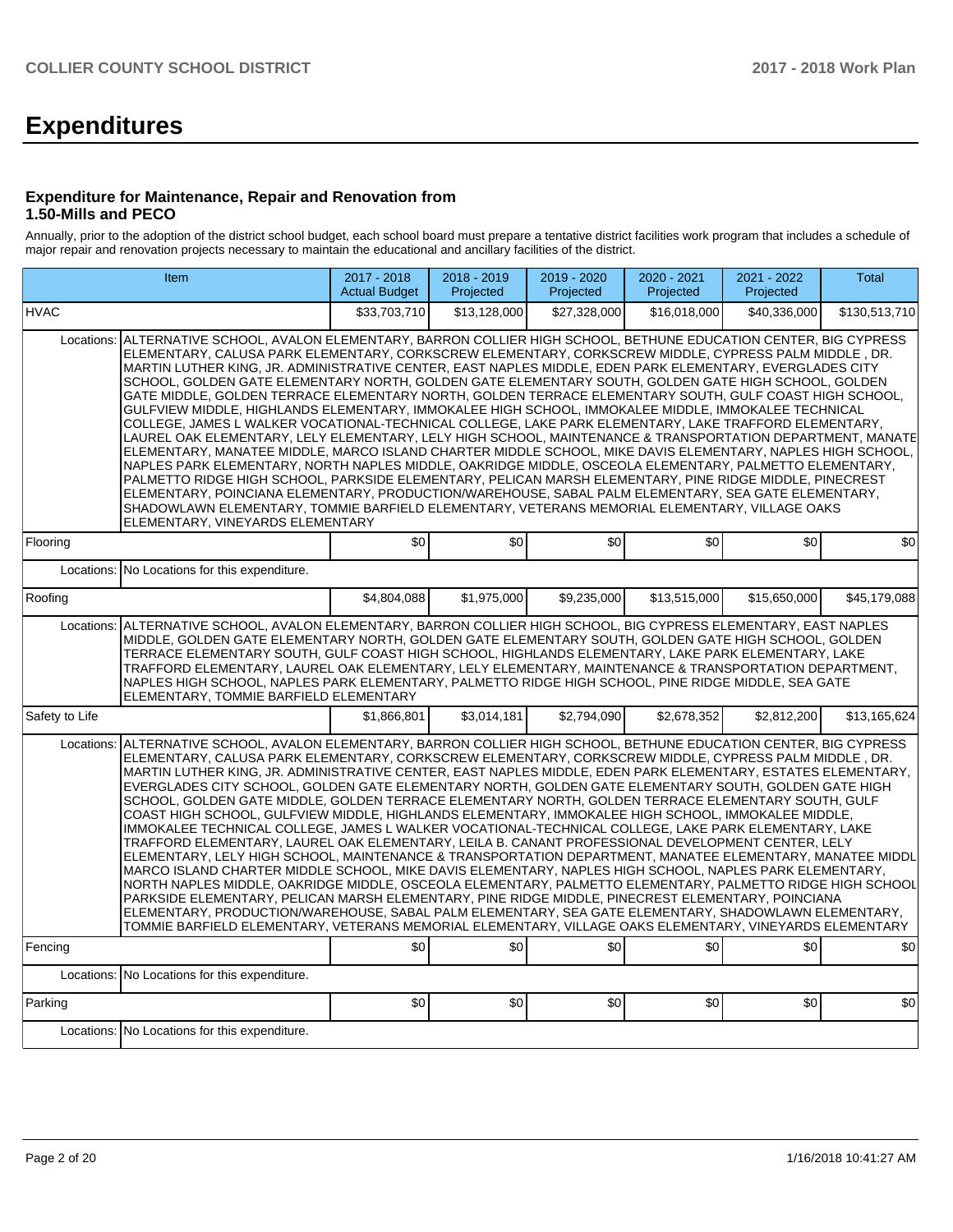| Locations:<br>ALTERNATIVE SCHOOL, AVALON ELEMENTARY, BARRON COLLIER HIGH SCHOOL, BETHUNE EDUCATION CENTER, BIG CYPRESS<br>ELEMENTARY, CALUSA PARK ELEMENTARY, CORKSCREW ELEMENTARY, CORKSCREW MIDDLE, CYPRESS PALM MIDDLE , DR.<br>MARTIN LUTHER KING, JR. ADMINISTRATIVE CENTER, EAST NAPLES MIDDLE, EDEN PARK ELEMENTARY, ESTATES ELEMENTARY,<br>EVERGLADES CITY SCHOOL, GOLDEN GATE ELEMENTARY NORTH, GOLDEN GATE ELEMENTARY SOUTH, GOLDEN GATE HIGH<br>SCHOOL, GOLDEN GATE MIDDLE, GOLDEN TERRACE ELEMENTARY NORTH, GOLDEN TERRACE ELEMENTARY SOUTH, GULF<br>COAST HIGH SCHOOL, GULFVIEW MIDDLE, HIGHLANDS ELEMENTARY, IMMOKALEE HIGH SCHOOL, IMMOKALEE MIDDLE,<br>IMMOKALEE TECHNICAL COLLEGE, JAMES L WALKER VOCATIONAL-TECHNICAL COLLEGE, LAKE PARK ELEMENTARY, LAKE<br>TRAFFORD ELEMENTARY, LAUREL OAK ELEMENTARY, LEILA B. CANANT PROFESSIONAL DEVELOPMENT CENTER, LELY<br>ELEMENTARY, LELY HIGH SCHOOL, MAINTENANCE & TRANSPORTATION DEPARTMENT, MANATEE ELEMENTARY, MANATEE MIDDL<br>MARCO ISLAND CHARTER MIDDLE SCHOOL, MIKE DAVIS ELEMENTARY, NAPLES HIGH SCHOOL, NAPLES PARK ELEMENTARY,<br>NORTH NAPLES MIDDLE, OAKRIDGE MIDDLE, OSCEOLA ELEMENTARY, PALMETTO ELEMENTARY, PALMETTO RIDGE HIGH SCHOOL<br>PARKSIDE ELEMENTARY, PELICAN MARSH ELEMENTARY, PINE RIDGE MIDDLE, PINECREST ELEMENTARY, POINCIANA<br>ELEMENTARY, PRODUCTION/WAREHOUSE, SABAL PALM ELEMENTARY, SEA GATE ELEMENTARY, SHADOWLAWN ELEMENTARY,<br>TOMMIE BARFIELD ELEMENTARY, VETERANS MEMORIAL ELEMENTARY, VILLAGE OAKS ELEMENTARY, VINEYARDS ELEMENTARY<br>\$0<br>\$0<br>\$0<br>\$0<br>\$0<br>Fire Alarm<br>\$0<br>Locations: No Locations for this expenditure.<br>Telephone/Intercom System<br>\$0<br>\$0<br>\$0<br>\$0<br>\$0<br>\$0<br>Locations: No Locations for this expenditure.<br>\$0<br><b>Closed Circuit Television</b><br>\$0<br>\$0<br>\$0<br>\$0<br>Locations: No Locations for this expenditure.<br>\$0<br>\$0<br>\$0<br>\$0<br>\$0<br>Paint<br>Locations: No Locations for this expenditure.<br>Maintenance/Repair<br>\$4.025.000<br>\$4,125,000<br>\$4.225.000<br>\$4.325.000<br>\$4.425.000<br>ALTERNATIVE SCHOOL, AVALON ELEMENTARY, BARRON COLLIER HIGH SCHOOL, BETHUNE EDUCATION CENTER, BIG CYPRESS<br>Locations:<br>ELEMENTARY, CALUSA PARK ELEMENTARY, CORKSCREW ELEMENTARY, CORKSCREW MIDDLE, CYPRESS PALM MIDDLE, DR.<br>MARTIN LUTHER KING, JR. ADMINISTRATIVE CENTER, EAST NAPLES MIDDLE, EDEN PARK ELEMENTARY, ESTATES ELEMENTARY,<br>EVERGLADES CITY SCHOOL, GOLDEN GATE ELEMENTARY NORTH, GOLDEN GATE ELEMENTARY SOUTH, GOLDEN GATE HIGH<br>SCHOOL, GOLDEN GATE MIDDLE, GOLDEN TERRACE ELEMENTARY NORTH, GOLDEN TERRACE ELEMENTARY SOUTH, GULF<br>COAST HIGH SCHOOL, GULFVIEW MIDDLE, HIGHLANDS ELEMENTARY, IMMOKALEE HIGH SCHOOL, IMMOKALEE MIDDLE,<br>IMMOKALEE TECHNICAL COLLEGE, JAMES L WALKER VOCATIONAL-TECHNICAL COLLEGE, LAKE PARK ELEMENTARY, LAKE<br>TRAFFORD ELEMENTARY, LAUREL OAK ELEMENTARY, LEILA B. CANANT PROFESSIONAL DEVELOPMENT CENTER, LELY<br>ELEMENTARY, LELY HIGH SCHOOL, MAINTENANCE & TRANSPORTATION DEPARTMENT, MANATEE ELEMENTARY, MANATEE MIDDL<br>MARCO ISLAND CHARTER MIDDLE SCHOOL, MIKE DAVIS ELEMENTARY, NAPLES HIGH SCHOOL, NAPLES PARK ELEMENTARY,<br>NORTH NAPLES MIDDLE, OAKRIDGE MIDDLE, OSCEOLA ELEMENTARY, PALMETTO ELEMENTARY, PALMETTO RIDGE HIGH SCHOOL<br>PARKSIDE ELEMENTARY, PELICAN MARSH ELEMENTARY, PINE RIDGE MIDDLE, PINECREST ELEMENTARY, POINCIANA<br>ELEMENTARY, PRODUCTION/WAREHOUSE, SABAL PALM ELEMENTARY, SEA GATE ELEMENTARY, SHADOWLAWN ELEMENTARY,<br>TOMMIE BARFIELD ELEMENTARY, VETERANS MEMORIAL ELEMENTARY, VILLAGE OAKS ELEMENTARY, VINEYARDS ELEMENTARY | Electrical |                   | \$8,798,775  | \$5,406,000  | \$7,828,000  | \$6,303,000  | \$8,385,000  | \$36,720,775  |
|--------------------------------------------------------------------------------------------------------------------------------------------------------------------------------------------------------------------------------------------------------------------------------------------------------------------------------------------------------------------------------------------------------------------------------------------------------------------------------------------------------------------------------------------------------------------------------------------------------------------------------------------------------------------------------------------------------------------------------------------------------------------------------------------------------------------------------------------------------------------------------------------------------------------------------------------------------------------------------------------------------------------------------------------------------------------------------------------------------------------------------------------------------------------------------------------------------------------------------------------------------------------------------------------------------------------------------------------------------------------------------------------------------------------------------------------------------------------------------------------------------------------------------------------------------------------------------------------------------------------------------------------------------------------------------------------------------------------------------------------------------------------------------------------------------------------------------------------------------------------------------------------------------------------------------------------------------------------------------------------------------------------------------------------------------------------------------------------------------------------------------------------------------------------------------------------------------------------------------------------------------------------------------------------------------------------------------------------------------------------------------------------------------------------------------------------------------------------------------------------------------------------------------------------------------------------------------------------------------------------------------------------------------------------------------------------------------------------------------------------------------------------------------------------------------------------------------------------------------------------------------------------------------------------------------------------------------------------------------------------------------------------------------------------------------------------------------------------------------------------------------------------------------------------------------------------------------------------------------------------------------------------------------------------------------------------------------------------------------------------------------------------------------------------------------------------------------------------------------------------------------------------------------------------------------------------------------------------------------------------------------------------------|------------|-------------------|--------------|--------------|--------------|--------------|--------------|---------------|
|                                                                                                                                                                                                                                                                                                                                                                                                                                                                                                                                                                                                                                                                                                                                                                                                                                                                                                                                                                                                                                                                                                                                                                                                                                                                                                                                                                                                                                                                                                                                                                                                                                                                                                                                                                                                                                                                                                                                                                                                                                                                                                                                                                                                                                                                                                                                                                                                                                                                                                                                                                                                                                                                                                                                                                                                                                                                                                                                                                                                                                                                                                                                                                                                                                                                                                                                                                                                                                                                                                                                                                                                                                                  |            |                   |              |              |              |              |              |               |
|                                                                                                                                                                                                                                                                                                                                                                                                                                                                                                                                                                                                                                                                                                                                                                                                                                                                                                                                                                                                                                                                                                                                                                                                                                                                                                                                                                                                                                                                                                                                                                                                                                                                                                                                                                                                                                                                                                                                                                                                                                                                                                                                                                                                                                                                                                                                                                                                                                                                                                                                                                                                                                                                                                                                                                                                                                                                                                                                                                                                                                                                                                                                                                                                                                                                                                                                                                                                                                                                                                                                                                                                                                                  |            |                   |              |              |              |              |              |               |
|                                                                                                                                                                                                                                                                                                                                                                                                                                                                                                                                                                                                                                                                                                                                                                                                                                                                                                                                                                                                                                                                                                                                                                                                                                                                                                                                                                                                                                                                                                                                                                                                                                                                                                                                                                                                                                                                                                                                                                                                                                                                                                                                                                                                                                                                                                                                                                                                                                                                                                                                                                                                                                                                                                                                                                                                                                                                                                                                                                                                                                                                                                                                                                                                                                                                                                                                                                                                                                                                                                                                                                                                                                                  |            |                   |              |              |              |              |              |               |
|                                                                                                                                                                                                                                                                                                                                                                                                                                                                                                                                                                                                                                                                                                                                                                                                                                                                                                                                                                                                                                                                                                                                                                                                                                                                                                                                                                                                                                                                                                                                                                                                                                                                                                                                                                                                                                                                                                                                                                                                                                                                                                                                                                                                                                                                                                                                                                                                                                                                                                                                                                                                                                                                                                                                                                                                                                                                                                                                                                                                                                                                                                                                                                                                                                                                                                                                                                                                                                                                                                                                                                                                                                                  |            |                   |              |              |              |              |              |               |
|                                                                                                                                                                                                                                                                                                                                                                                                                                                                                                                                                                                                                                                                                                                                                                                                                                                                                                                                                                                                                                                                                                                                                                                                                                                                                                                                                                                                                                                                                                                                                                                                                                                                                                                                                                                                                                                                                                                                                                                                                                                                                                                                                                                                                                                                                                                                                                                                                                                                                                                                                                                                                                                                                                                                                                                                                                                                                                                                                                                                                                                                                                                                                                                                                                                                                                                                                                                                                                                                                                                                                                                                                                                  |            |                   |              |              |              |              |              |               |
|                                                                                                                                                                                                                                                                                                                                                                                                                                                                                                                                                                                                                                                                                                                                                                                                                                                                                                                                                                                                                                                                                                                                                                                                                                                                                                                                                                                                                                                                                                                                                                                                                                                                                                                                                                                                                                                                                                                                                                                                                                                                                                                                                                                                                                                                                                                                                                                                                                                                                                                                                                                                                                                                                                                                                                                                                                                                                                                                                                                                                                                                                                                                                                                                                                                                                                                                                                                                                                                                                                                                                                                                                                                  |            |                   |              |              |              |              |              | \$0           |
|                                                                                                                                                                                                                                                                                                                                                                                                                                                                                                                                                                                                                                                                                                                                                                                                                                                                                                                                                                                                                                                                                                                                                                                                                                                                                                                                                                                                                                                                                                                                                                                                                                                                                                                                                                                                                                                                                                                                                                                                                                                                                                                                                                                                                                                                                                                                                                                                                                                                                                                                                                                                                                                                                                                                                                                                                                                                                                                                                                                                                                                                                                                                                                                                                                                                                                                                                                                                                                                                                                                                                                                                                                                  |            |                   |              |              |              |              |              |               |
|                                                                                                                                                                                                                                                                                                                                                                                                                                                                                                                                                                                                                                                                                                                                                                                                                                                                                                                                                                                                                                                                                                                                                                                                                                                                                                                                                                                                                                                                                                                                                                                                                                                                                                                                                                                                                                                                                                                                                                                                                                                                                                                                                                                                                                                                                                                                                                                                                                                                                                                                                                                                                                                                                                                                                                                                                                                                                                                                                                                                                                                                                                                                                                                                                                                                                                                                                                                                                                                                                                                                                                                                                                                  |            |                   |              |              |              |              |              | \$0           |
|                                                                                                                                                                                                                                                                                                                                                                                                                                                                                                                                                                                                                                                                                                                                                                                                                                                                                                                                                                                                                                                                                                                                                                                                                                                                                                                                                                                                                                                                                                                                                                                                                                                                                                                                                                                                                                                                                                                                                                                                                                                                                                                                                                                                                                                                                                                                                                                                                                                                                                                                                                                                                                                                                                                                                                                                                                                                                                                                                                                                                                                                                                                                                                                                                                                                                                                                                                                                                                                                                                                                                                                                                                                  |            |                   |              |              |              |              |              |               |
|                                                                                                                                                                                                                                                                                                                                                                                                                                                                                                                                                                                                                                                                                                                                                                                                                                                                                                                                                                                                                                                                                                                                                                                                                                                                                                                                                                                                                                                                                                                                                                                                                                                                                                                                                                                                                                                                                                                                                                                                                                                                                                                                                                                                                                                                                                                                                                                                                                                                                                                                                                                                                                                                                                                                                                                                                                                                                                                                                                                                                                                                                                                                                                                                                                                                                                                                                                                                                                                                                                                                                                                                                                                  |            |                   |              |              |              |              |              | \$21.125.000  |
|                                                                                                                                                                                                                                                                                                                                                                                                                                                                                                                                                                                                                                                                                                                                                                                                                                                                                                                                                                                                                                                                                                                                                                                                                                                                                                                                                                                                                                                                                                                                                                                                                                                                                                                                                                                                                                                                                                                                                                                                                                                                                                                                                                                                                                                                                                                                                                                                                                                                                                                                                                                                                                                                                                                                                                                                                                                                                                                                                                                                                                                                                                                                                                                                                                                                                                                                                                                                                                                                                                                                                                                                                                                  |            | <b>Sub Total:</b> | \$53,198,374 | \$27,648,181 | \$51,410,090 | \$42,839,352 | \$71,608,200 | \$246,704,197 |

| <b>PECO Maintenance Expenditures</b> | \$789.534    | \$789.534    | \$789.534    | \$789,534    | \$789,534    | \$3,947,670   |
|--------------------------------------|--------------|--------------|--------------|--------------|--------------|---------------|
| 50 Mill Sub Total: I                 | \$85,453,630 | \$39.913.647 | \$66,893,556 | \$55,123,818 | \$81,513,666 | \$328,898,317 |

| Other Items                                                                                                                           | 2017 - 2018<br><b>Actual Budget</b> | $2018 - 2019$<br>Projected | 2019 - 2020<br>Projected | $2020 - 2021$<br>Projected | 2021 - 2022<br>Projected | Total       |  |  |
|---------------------------------------------------------------------------------------------------------------------------------------|-------------------------------------|----------------------------|--------------------------|----------------------------|--------------------------|-------------|--|--|
| Renovations Other than Schools                                                                                                        | \$1,987,679                         | \$40,000                   | \$1,010,000              | \$1,041,000                | \$153,000                | \$4,231,679 |  |  |
| Locations DR. MARTIN LUTHER KING, JR. ADMINISTRATIVE CENTER, MAINTENANCE & TRANSPORTATION DEPARTMENT,<br><b>IPRODUCTION/WAREHOUSE</b> |                                     |                            |                          |                            |                          |             |  |  |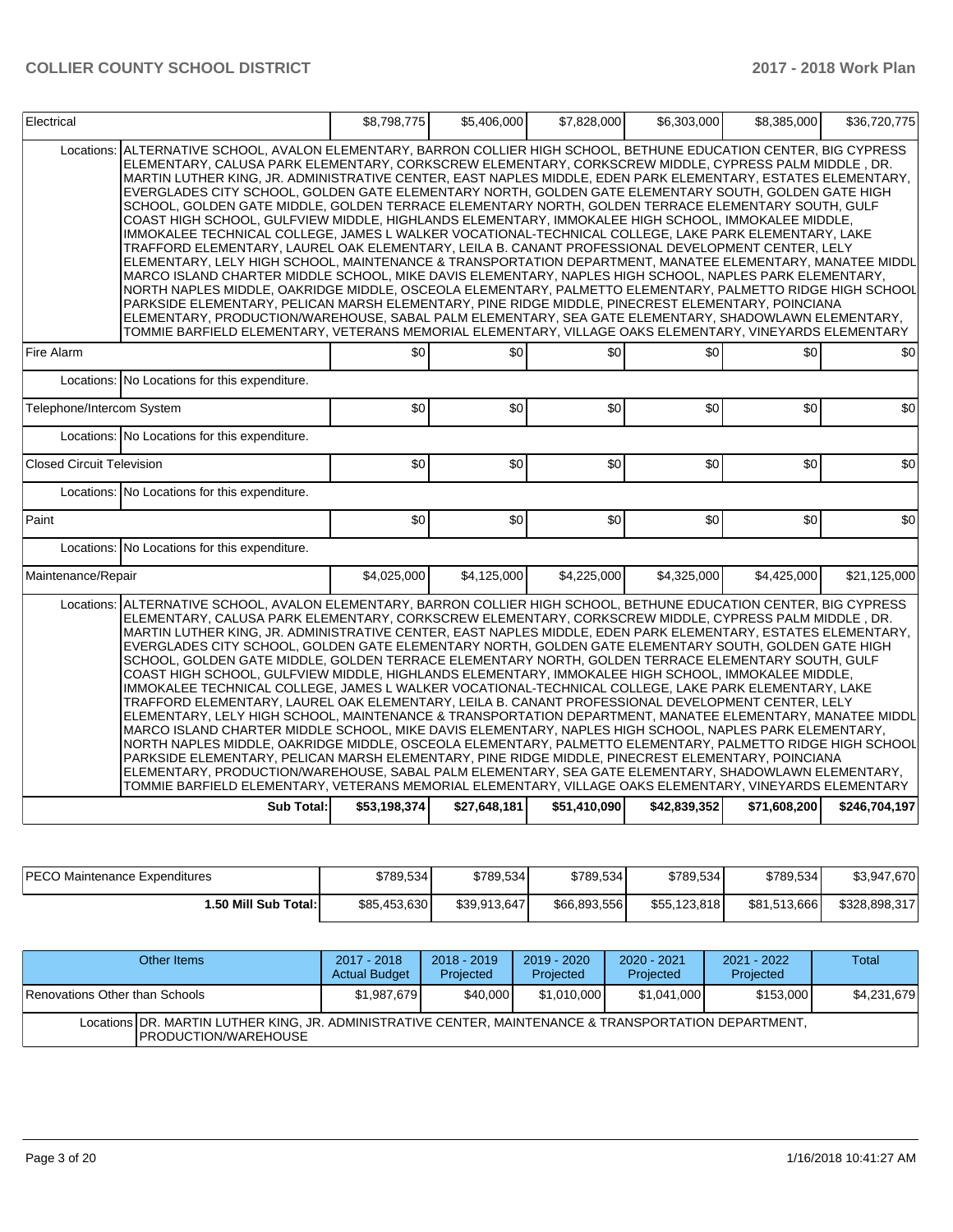| Roads and Bridge                            |                                                                                                                                                                                                                                                                                                                                                                                                                                                                                                                                                                                                                                                                                                                                                                                                                                                                                                                                                                                                                                                                                                                                                                                                                                                                                                                                                                                                                                                                                                                                              | \$15,000     | \$26,000         | \$10,000    | \$36,000    | \$45,000    | \$132,000    |
|---------------------------------------------|----------------------------------------------------------------------------------------------------------------------------------------------------------------------------------------------------------------------------------------------------------------------------------------------------------------------------------------------------------------------------------------------------------------------------------------------------------------------------------------------------------------------------------------------------------------------------------------------------------------------------------------------------------------------------------------------------------------------------------------------------------------------------------------------------------------------------------------------------------------------------------------------------------------------------------------------------------------------------------------------------------------------------------------------------------------------------------------------------------------------------------------------------------------------------------------------------------------------------------------------------------------------------------------------------------------------------------------------------------------------------------------------------------------------------------------------------------------------------------------------------------------------------------------------|--------------|------------------|-------------|-------------|-------------|--------------|
|                                             | Locations BARRON COLLIER HIGH SCHOOL, CORKSCREW ELEMENTARY, CORKSCREW MIDDLE, DR. MARTIN LUTHER KING, JR.<br>ADMINISTRATIVE CENTER, GOLDEN GATE HIGH SCHOOL, MAINTENANCE & TRANSPORTATION DEPARTMENT, NORTH NAPLES<br>MIDDLE, OSCEOLA ELEMENTARY, PALMETTO RIDGE HIGH SCHOOL, PINE RIDGE MIDDLE                                                                                                                                                                                                                                                                                                                                                                                                                                                                                                                                                                                                                                                                                                                                                                                                                                                                                                                                                                                                                                                                                                                                                                                                                                              |              |                  |             |             |             |              |
| P25 Radio System                            |                                                                                                                                                                                                                                                                                                                                                                                                                                                                                                                                                                                                                                                                                                                                                                                                                                                                                                                                                                                                                                                                                                                                                                                                                                                                                                                                                                                                                                                                                                                                              | \$2,500,000  | \$0 <sub>1</sub> | \$0         | \$0         | \$0         | \$2,500,000  |
|                                             | Locations ALTERNATIVE SCHOOL, AVALON ELEMENTARY, BARRON COLLIER HIGH SCHOOL, BETHUNE EDUCATION CENTER, BIG CYPRES!<br>ELEMENTARY, CALUSA PARK ELEMENTARY, CORKSCREW ELEMENTARY, CORKSCREW MIDDLE, CYPRESS PALM MIDDLE , DR.<br>MARTIN LUTHER KING, JR. ADMINISTRATIVE CENTER, EAST NAPLES MIDDLE, EDEN PARK ELEMENTARY, ESTATES<br>ELEMENTARY, EVERGLADES CITY SCHOOL, GOLDEN GATE ELEMENTARY NORTH, GOLDEN GATE ELEMENTARY SOUTH,<br>GOLDEN GATE HIGH SCHOOL, GOLDEN GATE MIDDLE, GOLDEN TERRACE ELEMENTARY NORTH, GOLDEN TERRACE<br>ELEMENTARY SOUTH, GULF COAST HIGH SCHOOL, GULFVIEW MIDDLE, HIGHLANDS ELEMENTARY, IMMOKALEE HIGH SCHOOL,<br>IMMOKALEE MIDDLE, IMMOKALEE TECHNICAL COLLEGE, JAMES L WALKER VOCATIONAL-TECHNICAL COLLEGE, LAKE PARK<br>ELEMENTARY, LAKE TRAFFORD ELEMENTARY, LAUREL OAK ELEMENTARY, LEILA B. CANANT PROFESSIONAL DEVELOPMENT<br>CENTER, LELY ELEMENTARY, LELY HIGH SCHOOL, MAINTENANCE & TRANSPORTATION DEPARTMENT, MANATEE ELEMENTARY<br>MANATEE MIDDLE, MARCO ISLAND CHARTER MIDDLE SCHOOL, MIKE DAVIS ELEMENTARY, NAPLES HIGH SCHOOL, NAPLES<br>PARK ELEMENTARY, NORTH NAPLES MIDDLE, OAKRIDGE MIDDLE, OSCEOLA ELEMENTARY, PALMETTO ELEMENTARY,<br>PALMETTO RIDGE HIGH SCHOOL, PARKSIDE ELEMENTARY, PELICAN MARSH ELEMENTARY, PINE RIDGE MIDDLE, PINECREST<br>ELEMENTARY, POINCIANA ELEMENTARY, PRODUCTION/WAREHOUSE, SABAL PALM ELEMENTARY, SEA GATE ELEMENTARY,<br>SHADOWLAWN ELEMENTARY, TOMMIE BARFIELD ELEMENTARY, VETERANS MEMORIAL ELEMENTARY, VILLAGE OAKS<br>ELEMENTARY, VINEYARDS ELEMENTARY |              |                  |             |             |             |              |
| <b>Facility Modifications/Special Needs</b> |                                                                                                                                                                                                                                                                                                                                                                                                                                                                                                                                                                                                                                                                                                                                                                                                                                                                                                                                                                                                                                                                                                                                                                                                                                                                                                                                                                                                                                                                                                                                              | \$4.224.004  | \$3,500,000      | \$3,500,000 | \$3,500,000 | \$3,500,000 | \$18,224,004 |
|                                             | Locations ALTERNATIVE SCHOOL, AVALON ELEMENTARY, BARRON COLLIER HIGH SCHOOL, BETHUNE EDUCATION CENTER, BIG CYPRES<br>ELEMENTARY, CALUSA PARK ELEMENTARY, CORKSCREW ELEMENTARY, CORKSCREW MIDDLE, CYPRESS PALM MIDDLE, DR.<br>MARTIN LUTHER KING. JR. ADMINISTRATIVE CENTER. EAST NAPLES MIDDLE. EDEN PARK ELEMENTARY. ESTATES<br>ELEMENTARY, EVERGLADES CITY SCHOOL, GOLDEN GATE ELEMENTARY NORTH, GOLDEN GATE ELEMENTARY SOUTH,<br>GOLDEN GATE HIGH SCHOOL, GOLDEN GATE MIDDLE, GOLDEN TERRACE ELEMENTARY NORTH, GOLDEN TERRACE<br>ELEMENTARY SOUTH, GULF COAST HIGH SCHOOL, GULFVIEW MIDDLE, HIGHLANDS ELEMENTARY, IMMOKALEE HIGH SCHOOL,<br>IMMOKALEE MIDDLE, IMMOKALEE TECHNICAL COLLEGE, JAMES L WALKER VOCATIONAL-TECHNICAL COLLEGE, LAKE PARK<br>ELEMENTARY, LAKE TRAFFORD ELEMENTARY, LAUREL OAK ELEMENTARY, LEILA B. CANANT PROFESSIONAL DEVELOPMENT<br>CENTER, LELY ELEMENTARY, LELY HIGH SCHOOL, MAINTENANCE & TRANSPORTATION DEPARTMENT, MANATEE ELEMENTARY<br>MANATEE MIDDLE, MARCO ISLAND CHARTER MIDDLE SCHOOL, MIKE DAVIS ELEMENTARY, NAPLES HIGH SCHOOL, NAPLES<br>PARK ELEMENTARY, NORTH NAPLES MIDDLE, OAKRIDGE MIDDLE, OSCEOLA ELEMENTARY, PALMETTO ELEMENTARY,<br>PALMETTO RIDGE HIGH SCHOOL, PARKSIDE ELEMENTARY, PELICAN MARSH ELEMENTARY, PINE RIDGE MIDDLE, PINECREST<br>ELEMENTARY, POINCIANA ELEMENTARY, PRODUCTION/WAREHOUSE, SABAL PALM ELEMENTARY, SEA GATE ELEMENTARY,<br>SHADOWLAWN ELEMENTARY, TOMMIE BARFIELD ELEMENTARY, VETERANS MEMORIAL ELEMENTARY, VILLAGE OAKS<br>ELEMENTARY, VINEYARDS ELEMENTARY   |              |                  |             |             |             |              |
| <b>Emergency Maintenance</b>                |                                                                                                                                                                                                                                                                                                                                                                                                                                                                                                                                                                                                                                                                                                                                                                                                                                                                                                                                                                                                                                                                                                                                                                                                                                                                                                                                                                                                                                                                                                                                              | \$3,000,000  | \$3,000,000      | \$3,000,000 | \$3,000,000 | \$3,000,000 | \$15,000,000 |
|                                             | Locations ALTERNATIVE SCHOOL, AVALON ELEMENTARY, BARRON COLLIER HIGH SCHOOL, BETHUNE EDUCATION CENTER, BIG CYPRES!<br>ELEMENTARY, CALUSA PARK ELEMENTARY, CORKSCREW ELEMENTARY, CORKSCREW MIDDLE, CYPRESS PALM MIDDLE , DR.<br>MARTIN LUTHER KING, JR. ADMINISTRATIVE CENTER, EAST NAPLES MIDDLE, EDEN PARK ELEMENTARY, ESTATES<br>ELEMENTARY, EVERGLADES CITY SCHOOL, GOLDEN GATE ELEMENTARY NORTH, GOLDEN GATE ELEMENTARY SOUTH,<br>GOLDEN GATE HIGH SCHOOL, GOLDEN GATE MIDDLE, GOLDEN TERRACE ELEMENTARY NORTH, GOLDEN TERRACE<br>ELEMENTARY SOUTH, GULF COAST HIGH SCHOOL, GULFVIEW MIDDLE, HIGHLANDS ELEMENTARY, IMMOKALEE HIGH SCHOOL,<br>IMMOKALEE MIDDLE, IMMOKALEE TECHNICAL COLLEGE, JAMES L WALKER VOCATIONAL-TECHNICAL COLLEGE, LAKE PARK<br>ELEMENTARY, LAKE TRAFFORD ELEMENTARY, LAUREL OAK ELEMENTARY, LEILA B. CANANT PROFESSIONAL DEVELOPMENT<br>CENTER, LELY ELEMENTARY, LELY HIGH SCHOOL, MAINTENANCE & TRANSPORTATION DEPARTMENT, MANATEE ELEMENTARY<br>MANATEE MIDDLE, MARCO ISLAND CHARTER MIDDLE SCHOOL, MIKE DAVIS ELEMENTARY, NAPLES HIGH SCHOOL, NAPLES<br>PARK ELEMENTARY, NORTH NAPLES MIDDLE, OAKRIDGE MIDDLE, OSCEOLA ELEMENTARY, PALMETTO ELEMENTARY,<br>PALMETTO RIDGE HIGH SCHOOL, PARKSIDE ELEMENTARY, PELICAN MARSH ELEMENTARY, PINE RIDGE MIDDLE, PINECREST<br>ELEMENTARY, POINCIANA ELEMENTARY, PRODUCTION/WAREHOUSE, SABAL PALM ELEMENTARY, SEA GATE ELEMENTARY,<br>SHADOWLAWN ELEMENTARY, TOMMIE BARFIELD ELEMENTARY, VETERANS MEMORIAL ELEMENTARY, VILLAGE OAKS<br>ELEMENTARY, VINEYARDS ELEMENTARY |              |                  |             |             |             |              |
| Maintenance/Renovations                     |                                                                                                                                                                                                                                                                                                                                                                                                                                                                                                                                                                                                                                                                                                                                                                                                                                                                                                                                                                                                                                                                                                                                                                                                                                                                                                                                                                                                                                                                                                                                              | \$21,318,107 | \$6,489,000      | \$8,753,000 | \$5,497,000 | \$3,997,000 | \$46,054,107 |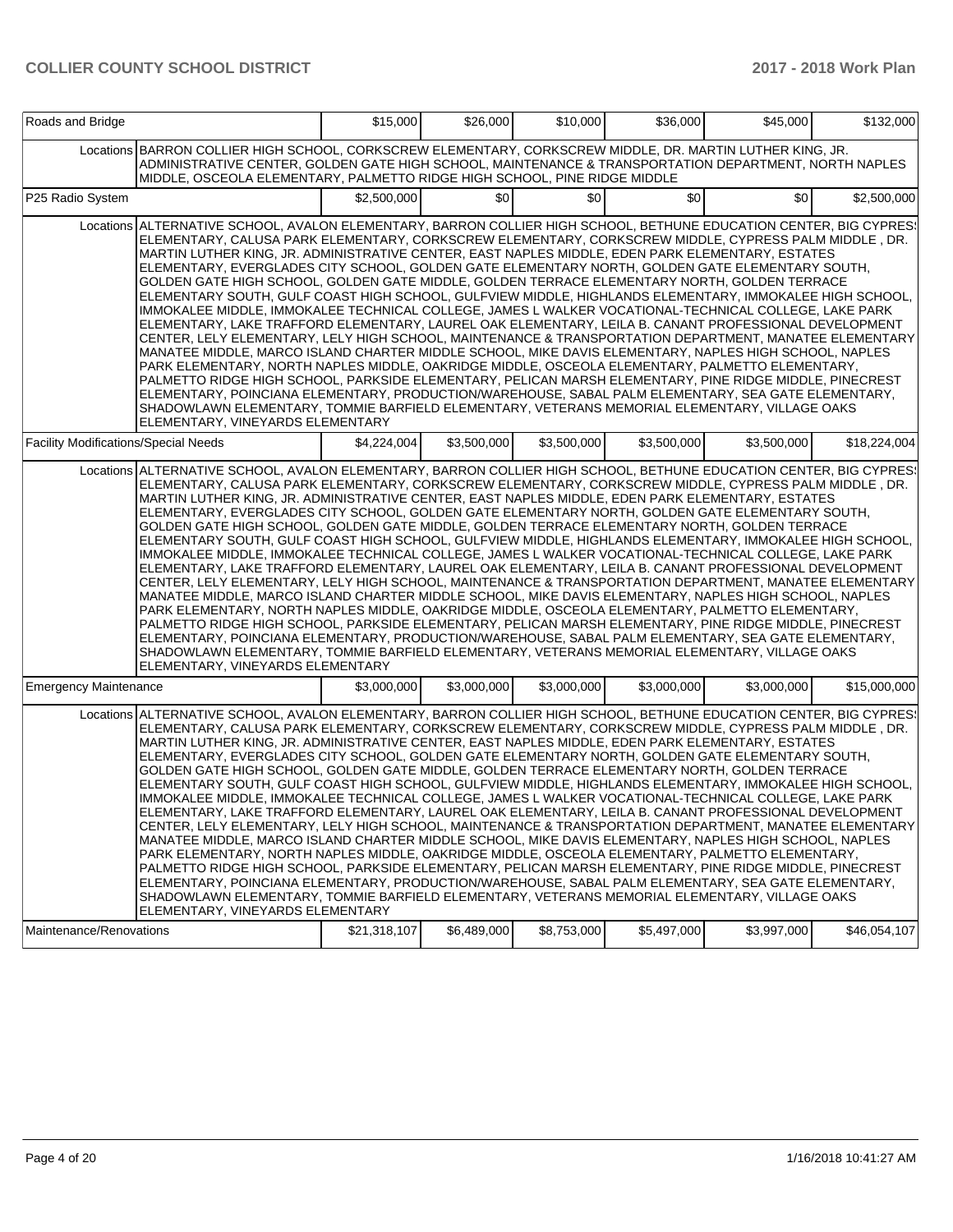| Locations ALTERNATIVE SCHOOL, AVALON ELEMENTARY, BARRON COLLIER HIGH SCHOOL, BETHUNE EDUCATION CENTER, BIG CYPRES! |              |              |              |              |              |               |
|--------------------------------------------------------------------------------------------------------------------|--------------|--------------|--------------|--------------|--------------|---------------|
| IELEMENTARY, CALUSA PARK ELEMENTARY, CORKSCREW ELEMENTARY, CORKSCREW MIDDLE, CYPRESS PALM MIDDLE , DR.             |              |              |              |              |              |               |
| IMARTIN LUTHER KING. JR. ADMINISTRATIVE CENTER. EAST NAPLES MIDDLE. EDEN PARK ELEMENTARY. ESTATES                  |              |              |              |              |              |               |
| IELEMENTARY. EVERGLADES CITY SCHOOL. GOLDEN GATE ELEMENTARY NORTH. GOLDEN GATE ELEMENTARY SOUTH.                   |              |              |              |              |              |               |
| IGOLDEN GATE HIGH SCHOOL. GOLDEN GATE MIDDLE. GOLDEN TERRACE ELEMENTARY NORTH. GOLDEN TERRACE                      |              |              |              |              |              |               |
| ELEMENTARY SOUTH, GULF COAST HIGH SCHOOL, GULFVIEW MIDDLE, HIGHLANDS ELEMENTARY, IMMOKALEE HIGH SCHOOL,            |              |              |              |              |              |               |
| IIMMOKALEE MIDDLE. IMMOKALEE TECHNICAL COLLEGE. JAMES L WALKER VOCATIONAL-TECHNICAL COLLEGE. LAKE PARK             |              |              |              |              |              |               |
| IELEMENTARY. LAKE TRAFFORD ELEMENTARY. LAUREL OAK ELEMENTARY. LEILA B. CANANT PROFESSIONAL DEVELOPMENT             |              |              |              |              |              |               |
| ICENTER. LELY ELEMENTARY. LELY HIGH SCHOOL. MAINTENANCE & TRANSPORTATION DEPARTMENT. MANATEE ELEMENTARY            |              |              |              |              |              |               |
| IMANATEE MIDDLE. MARCO ISLAND CHARTER MIDDLE SCHOOL. MIKE DAVIS ELEMENTARY. NAPLES HIGH SCHOOL. NAPLES             |              |              |              |              |              |               |
| IPARK ELEMENTARY. NORTH NAPLES MIDDLE. OAKRIDGE MIDDLE. OSCEOLA ELEMENTARY. PALMETTO ELEMENTARY.                   |              |              |              |              |              |               |
| IPALMETTO RIDGE HIGH SCHOOL. PARKSIDE ELEMENTARY. PELICAN MARSH ELEMENTARY. PINE RIDGE MIDDLE. PINECREST           |              |              |              |              |              |               |
| IELEMENTARY, POINCIANA ELEMENTARY, PRODUCTION/WAREHOUSE, SABAL PALM ELEMENTARY, SEA GATE ELEMENTARY,               |              |              |              |              |              |               |
| ISHADOWLAWN ELEMENTARY. TOMMIE BARFIELD ELEMENTARY. VETERANS MEMORIAL ELEMENTARY. VILLAGE OAKS                     |              |              |              |              |              |               |
| IELEMENTARY. VINEYARDS ELEMENTARY                                                                                  |              |              |              |              |              |               |
| Total:                                                                                                             | \$86,243,164 | \$40.703.181 | \$67,683,090 | \$55,913,352 | \$82,303,200 | \$332,845,987 |

## **Local 1.50 Mill Expenditure For Maintenance, Repair and Renovation**

Anticipated expenditures expected from local funding sources over the years covered by the current work plan.

| Item                                                         | 2017 - 2018<br><b>Actual Budget</b> | 2018 - 2019<br>Projected | 2019 - 2020<br>Projected | 2020 - 2021<br>Projected | 2021 - 2022<br>Projected | <b>Total</b>  |
|--------------------------------------------------------------|-------------------------------------|--------------------------|--------------------------|--------------------------|--------------------------|---------------|
| Remaining Maint and Repair from 1.5 Mills                    | \$85,453,630                        | \$39,913,647             | \$66,893,556             | \$55,123,818             | \$81,513,666             | \$328,898,317 |
| Maintenance/Repair Salaries                                  | \$10,478,538                        | \$11,158,825             | \$11,447,465             | \$11,745,311             | \$12,069,314             | \$56,899,453  |
| <b>School Bus Purchases</b>                                  | \$15,729,637                        | \$9,080,480              | \$1,278,385              | \$399,938                | \$274,624                | \$26,763,064  |
| <b>Other Vehicle Purchases</b>                               | \$811,318                           | \$351,797                | \$488,516                | \$576,520                | \$528,509                | \$2,756,660   |
| <b>Capital Outlay Equipment</b>                              | \$11,918,189                        | \$11,569,401             | \$11,201,901             | \$11,744,658             | \$11,993,848             | \$58,427,997  |
| Rent/Lease Payments                                          | \$0                                 | \$0                      | \$0                      | \$0                      | \$0                      | \$0           |
| <b>COP Debt Service</b>                                      | \$43,005,953                        | \$43,900,000             | \$34,300,000             | \$35,700,000             | \$36,800,000             | \$193,705,953 |
| Rent/Lease Relocatables                                      | \$277,000                           | \$430,000                | \$502,000                | \$502,000                | \$358,000                | \$2,069,000   |
| <b>Environmental Problems</b>                                | \$0                                 | \$0                      | \$0                      | \$0                      | \$0                      | \$0           |
| s.1011.14 Debt Service                                       | \$0                                 | \$0                      | \$0                      | \$0                      | \$0                      | \$0           |
| <b>Special Facilities Construction Account</b>               | \$0                                 | \$0                      | \$0                      | \$0                      | \$0                      | \$0           |
| Premiums for Property Casualty Insurance - 1011.71<br>(4a,b) | \$4,540,000                         | \$4,585,000              | \$4,605,000              | \$4,615,000              | \$4,700,000              | \$23,045,000  |
| Qualified School Construction Bonds (QSCB)                   | \$0                                 | \$0                      | \$0                      | \$0                      | \$0                      | \$0           |
| Qualified Zone Academy Bonds (QZAB)                          | \$0                                 | \$0                      | \$0                      | \$0                      | \$0                      | \$0           |
| <b>Construction Blueprinting</b>                             | \$20,421                            | \$18,000                 | \$18,000                 | \$50,000                 | \$50,000                 | \$156,421     |
| <b>Portable Relocation</b>                                   | \$1,088,317                         | \$497,000                | \$362,000                | \$120,000                | \$320,000                | \$2,387,317   |
| <b>Professional Services Retainer</b>                        | \$122,553                           | \$90,000                 | \$90,000                 | \$150,000                | \$150,000                | \$602,553     |
| Technology Infrastructure                                    | \$1,542,520                         | \$1,125,000              | \$1,150,000              | \$1,175,000              | \$1,200,000              | \$6,192,520   |
| Site Acquisition                                             | \$0                                 | \$50,000                 | \$0                      | \$0                      | \$0                      | \$50,000      |
| <b>Permitting Services</b>                                   | \$234,650                           | \$135,000                | \$135,000                | \$175,000                | \$175,000                | \$854,650     |
| <b>Site/Facility Testing</b>                                 | \$61,785                            | \$45,000                 | \$45,000                 | \$100,000                | \$100,000                | \$351,785     |
| <b>Portable Renovations</b>                                  | \$120,577                           | \$70,000                 | \$70,000                 | \$70,000                 | \$70,000                 | \$400,577     |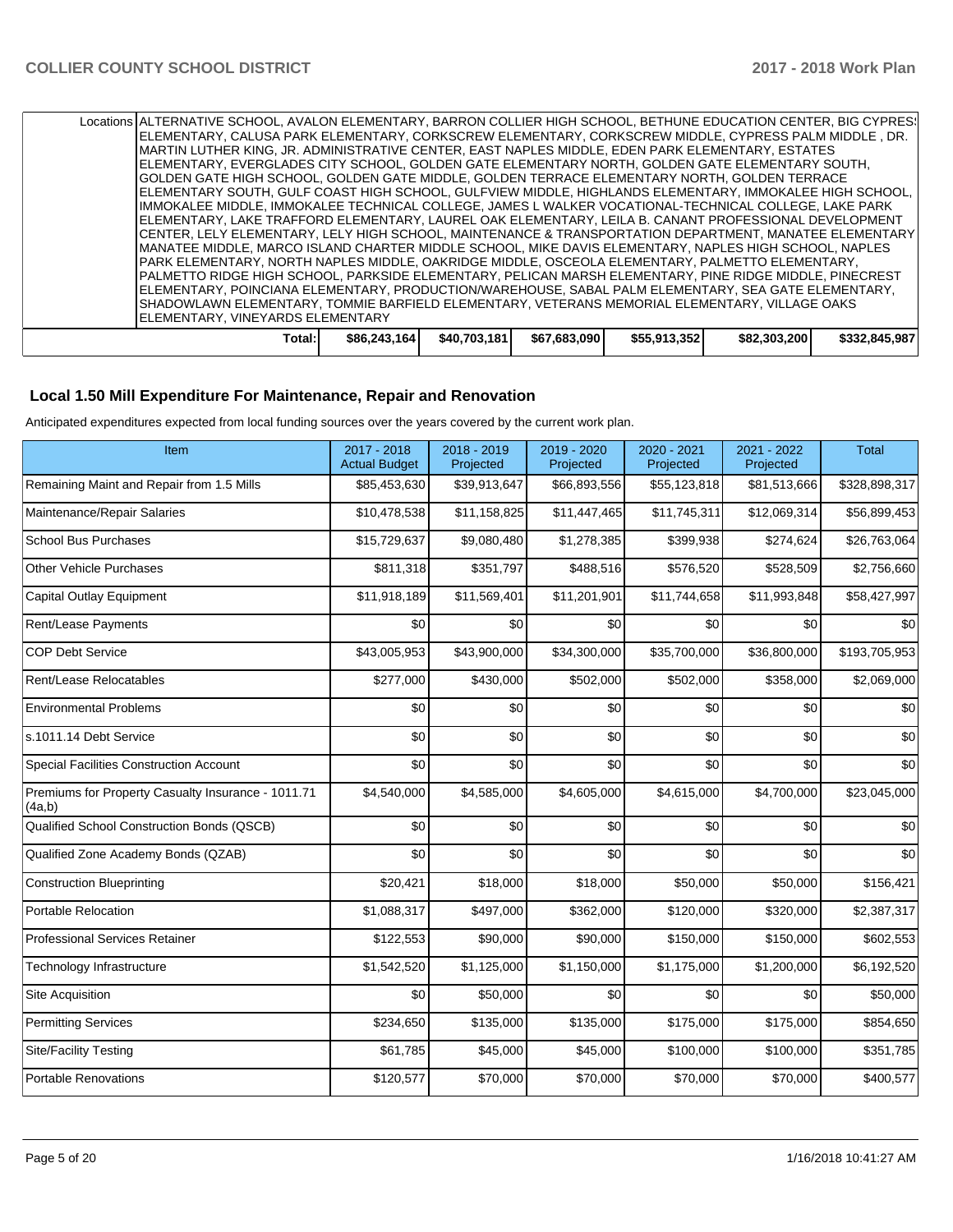| Local Expenditure Totals:                  | \$177,442,867 | \$125,111,656 | \$134,737,237 | \$124,457,306    | \$152,574,458 | \$714,323,524 |
|--------------------------------------------|---------------|---------------|---------------|------------------|---------------|---------------|
| Capital Outlay/Debt Service Administration | \$1,500       | \$0           | \$0           | \$0 <sub>1</sub> | \$0           | \$1,500       |
| <b>Facilities Supervision</b>              | \$1,435,868   | \$1.475.488   | \$1,516,297   | \$1,558,329      | \$1,601,622   | \$7,587,604   |
| <b>Other Capital Staff</b>                 | \$600,411     | \$617,018     | \$634,117     | \$651,732        | \$669.875     | \$3,173,153   |

## **Revenue**

#### **1.50 Mill Revenue Source**

Schedule of Estimated Capital Outlay Revenue from each currently approved source which is estimated to be available for expenditures on the projects included in the tentative district facilities work program. All amounts are NET after considering carryover balances, interest earned, new COP's, 1011.14 and 1011.15 loans, etc. Districts cannot use 1.5-Mill funds for salaries except for those explicitly associated with maintenance/repair projects. (1011.71 (5), F.S.)

| <b>Item</b>                                                                         | Fund | $2017 - 2018$<br><b>Actual Value</b> | $2018 - 2019$<br>Projected | $2019 - 2020$<br>Projected | $2020 - 2021$<br>Projected | 2021 - 2022<br>Projected | <b>Total</b>      |
|-------------------------------------------------------------------------------------|------|--------------------------------------|----------------------------|----------------------------|----------------------------|--------------------------|-------------------|
| (1) Non-exempt property<br>lassessed valuation                                      |      | \$88,650,392,928                     | \$95,017,300,000           | \$101,846,400,000          | \$109,308,100,000          | \$117,181,600,000        | \$512,003,792,928 |
| $(2)$ The Millege projected for<br>discretionary capital outlay per<br>ls.1011.71   |      | 1.48                                 | 1.48                       | 1.48                       | 1.48                       | 1.48                     |                   |
| $(3)$ Full value of the 1.50-Mill<br>discretionary capital outlay per<br>ls.1011.71 |      | \$148,932,660                        | \$159,629,064              | \$171,101,952              | \$183,637,608              | \$196,865,088            | \$860,166,372     |
| $(4)$ Value of the portion of the 1.50<br>-Mill ACTUALLY levied                     | 370  | \$125,954,478                        | \$135,000,580              | \$144,703,365              | \$155,304,948              | \$166,491,617            | \$727,454,988     |
| $(5)$ Difference of lines $(3)$ and $(4)$                                           |      | \$22,978,182                         | \$24,628,484               | \$26,398,587               | \$28,332,660               | \$30,373,471             | \$132,711,384     |

### **PECO Revenue Source**

The figure in the row designated "PECO Maintenance" will be subtracted from funds available for new construction because PECO maintenance dollars cannot be used for new construction.

| <b>Item</b>                   | Fund  | $2017 - 2018$<br><b>Actual Budget</b> | $2018 - 2019$<br>Projected | 2019 - 2020<br>Projected | $2020 - 2021$<br>Projected | $2021 - 2022$<br>Projected | <b>Total</b> |
|-------------------------------|-------|---------------------------------------|----------------------------|--------------------------|----------------------------|----------------------------|--------------|
| PECO New Construction         | 340 I | <b>\$0</b>                            | \$0 <sub>1</sub>           | \$295.938                | \$1.047.863                | \$1,313,533                | \$2,657,334  |
| PECO Maintenance Expenditures |       | \$789.534                             | \$789.534                  | \$789.534                | \$789.534                  | \$789.534                  | \$3,947,670  |
|                               |       | \$789,534                             | \$789,534                  | \$1,085,472              | \$1,837,397                | \$2,103,067                | \$6,605,004  |

#### **CO & DS Revenue Source**

Revenue from Capital Outlay and Debt Service funds.

| Item                                      | Fund | $2017 - 2018$<br><b>Actual Budget</b> | $2018 - 2019$<br>Projected | $2019 - 2020$<br>Projected | $2020 - 2021$<br>Projected | 2021 - 2022<br>Projected | <b>Total</b> |
|-------------------------------------------|------|---------------------------------------|----------------------------|----------------------------|----------------------------|--------------------------|--------------|
| ICO & DS Cash Flow-through<br>Distributed | 360  | \$1,229,306                           | \$1,229,306                | \$1,229,306                | \$1,229,306                | \$1,229,306              | \$6,146,530  |
| ICO & DS Interest on<br>Undistributed CO  | 360  | \$17,128                              | \$17,128                   | \$17.128                   | \$17.128                   | \$17.128                 | \$85,640     |
|                                           |      | \$1,246,434                           | \$1,246,434                | \$1,246,434                | \$1,246,434                | \$1,246,434              | \$6,232,170  |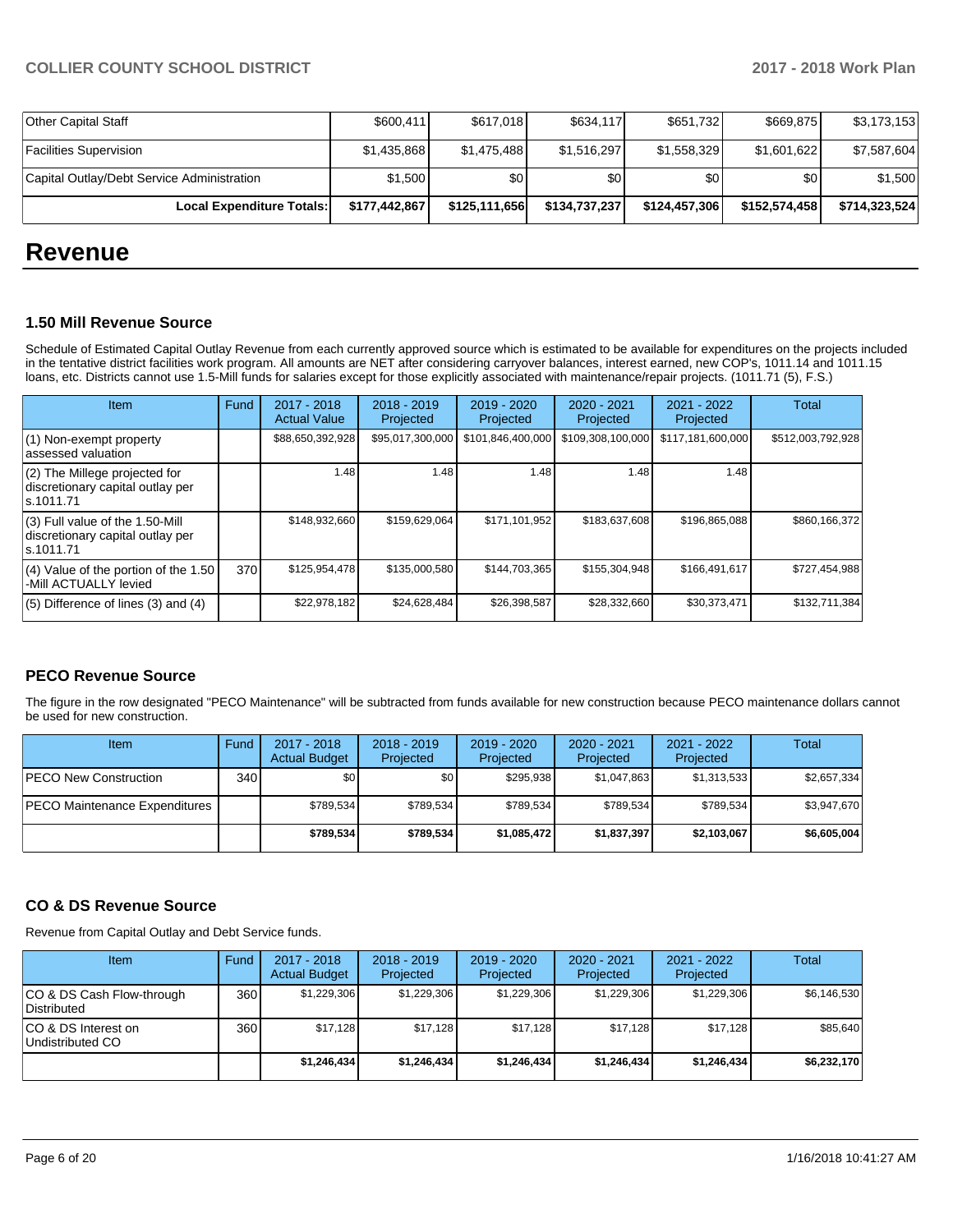### **Fair Share Revenue Source**

Nothing reported for this section. All legally binding commitments for proportionate fair-share mitigation for impacts on public school facilities must be included in the 5-year district work program.

### **Sales Surtax Referendum**

Specific information about any referendum for a 1-cent or 1/2-cent surtax referendum during the previous year.

**Did the school district hold a surtax referendum during the past fiscal year 2016 - 2017?**

No

### **Additional Revenue Source**

Any additional revenue sources

| Item                                                                                                   | 2017 - 2018<br><b>Actual Value</b> | 2018 - 2019<br>Projected | 2019 - 2020<br>Projected | 2020 - 2021<br>Projected | $2021 - 2022$<br>Projected | <b>Total</b> |
|--------------------------------------------------------------------------------------------------------|------------------------------------|--------------------------|--------------------------|--------------------------|----------------------------|--------------|
| Proceeds from a s.1011.14/15 F.S. Loans                                                                | \$0                                | \$0                      | \$0                      | \$0                      | \$0                        | \$0          |
| District Bonds - Voted local bond<br>referendum proceeds per s.9, Art VII<br><b>State Constitution</b> | \$0                                | \$0                      | \$0                      | \$0                      | \$0                        | \$0          |
| Proceeds from Special Act Bonds                                                                        | \$0                                | \$0                      | \$0                      | \$0                      | \$0                        | \$0          |
| Estimated Revenue from CO & DS Bond<br>Sale                                                            | \$0                                | \$0                      | \$0                      | \$0                      | \$0                        | \$0          |
| Proceeds from Voted Capital<br>Improvements millage                                                    | \$0                                | \$0                      | \$0                      | \$0                      | \$0                        | \$0          |
| Other Revenue for Other Capital Projects                                                               | \$762,000                          | \$577,000                | \$577,000                | \$577,000                | \$577,000                  | \$3,070,000  |
| Proceeds from 1/2 cent sales surtax<br>authorized by school board                                      | \$0                                | \$0                      | \$0                      | \$0                      | \$0                        | \$0          |
| Proceeds from local governmental<br>infrastructure sales surtax                                        | \$0                                | \$0                      | \$0                      | \$0                      | \$0                        | \$0          |
| Proceeds from Certificates of<br>Participation (COP's) Sale                                            | \$0                                | \$0                      | \$0                      | \$0                      | \$0                        | \$0          |
| Classrooms First Bond proceeds amount<br>authorized in FY 1997-98                                      | \$0                                | \$0                      | \$0                      | \$0                      | \$0                        | \$0          |
| <b>Classrooms for Kids</b>                                                                             | \$0                                | \$0                      | \$0                      | \$0                      | \$0                        | \$0          |
| <b>District Equity Recognition</b>                                                                     | \$0                                | \$0                      | \$0                      | \$0                      | \$0                        | \$0          |
| <b>Federal Grants</b>                                                                                  | \$0                                | \$0                      | \$0                      | \$0                      | \$0                        | \$0          |
| Proportionate share mitigation (actual<br>cash revenue only, not in kind donations)                    | \$0                                | \$0                      | \$0                      | \$0                      | \$0                        | \$0          |
| Impact fees received                                                                                   | \$14,000,000                       | \$14,000,000             | \$14,000,000             | \$14,000,000             | \$14,000,000               | \$70,000,000 |
| Private donations                                                                                      | \$0                                | \$0                      | \$0                      | \$0                      | \$0                        | \$0          |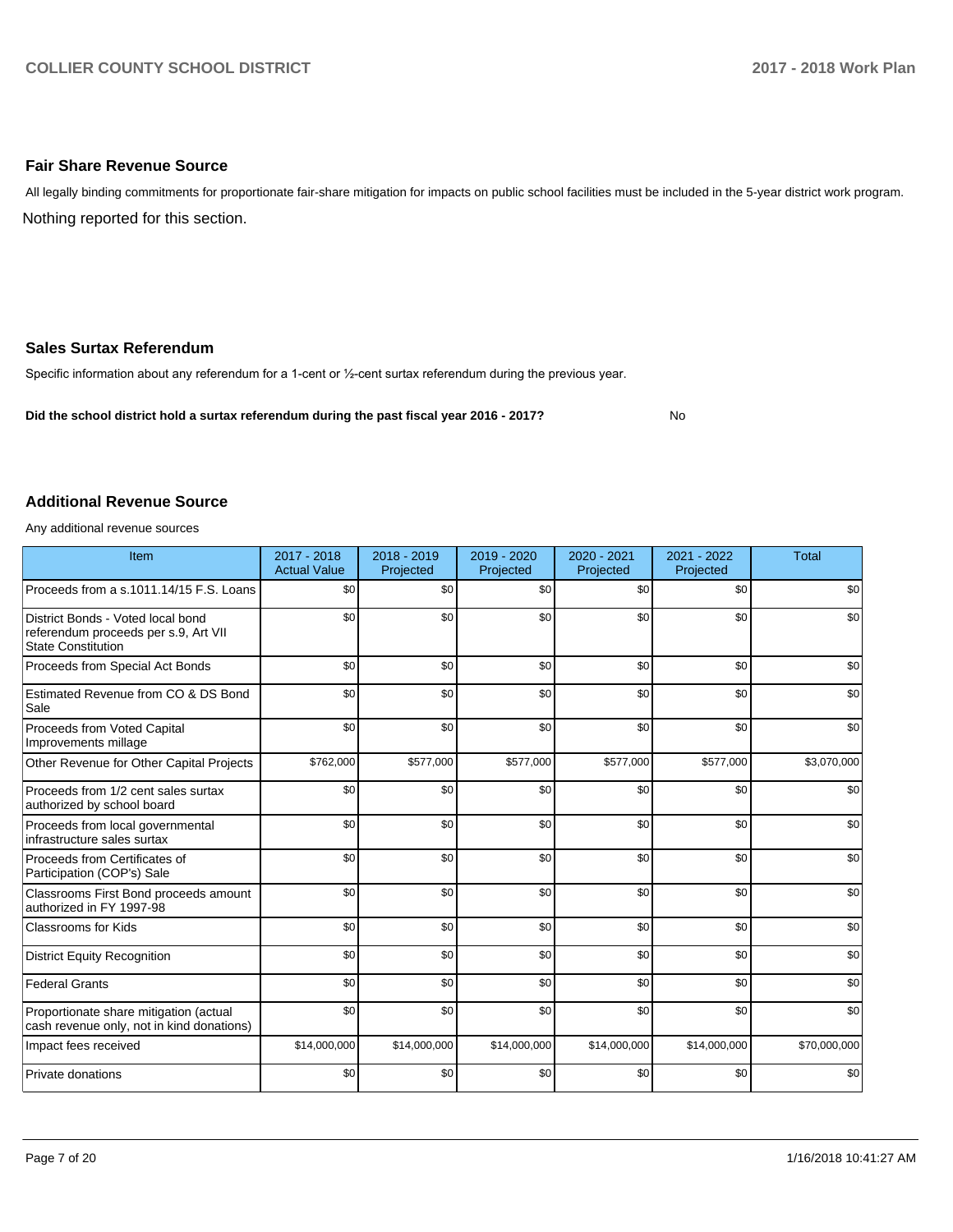| Grants from local governments or not-for-<br>profit organizations                                                         | \$0           | \$0          | \$0          | \$0          | \$0          | \$0           |
|---------------------------------------------------------------------------------------------------------------------------|---------------|--------------|--------------|--------------|--------------|---------------|
| Interest, Including Profit On Investment                                                                                  | \$850,500     | \$850,000    | \$850,000    | \$850,000    | \$850,000    | \$4,250,500   |
| Revenue from Bonds pledging proceeds<br>from 1 cent or 1/2 cent Sales Surtax                                              | \$0           | \$0          | \$0          | \$0          | \$0          | \$0           |
| <b>Total Fund Balance Carried Forward</b>                                                                                 | \$156,117,089 | \$418,538    | \$4,422,803  | \$435,391    | \$81,302,758 | \$242,696,579 |
| General Capital Outlay Obligated Fund<br><b>Balance Carried Forward From Total</b><br><b>Fund Balance Carried Forward</b> | \$0           | \$0          | \$0          | \$0          | \$0          | \$0           |
| <b>Special Facilities Construction Account</b>                                                                            | \$0           | \$0          | \$0          | \$0          | \$0          | \$0           |
| One Cent - 1/2 Cent Sales Surtax Debt<br>Service From Total Fund Balance Carried<br>Forward                               | \$0           | \$0          | \$0          | \$0          | \$0          | \$0           |
| Capital Outlay Projects Funds Balance<br>Carried Forward From Total Fund<br><b>Balance Carried Forward</b>                | \$0           | \$0          | \$0          | \$0          | \$0          | \$0           |
| Subtotal                                                                                                                  | \$171,729,589 | \$15,845,538 | \$19,849,803 | \$15,862,391 | \$96,729,758 | \$320,017,079 |

## **Total Revenue Summary**

| <b>Item Name</b>                                           | $2017 - 2018$<br><b>Budget</b> | $2018 - 2019$<br>Projected | $2019 - 2020$<br>Projected | $2020 - 2021$<br>Projected | $2021 - 2022$<br>Projected | <b>Five Year Total</b> |
|------------------------------------------------------------|--------------------------------|----------------------------|----------------------------|----------------------------|----------------------------|------------------------|
| Local 1.5 Mill Discretionary Capital Outlay<br>Revenue     | \$125,954,478                  | \$135,000,580              | \$144,703,365              | \$155,304,948              | \$166,491,617              | \$727,454,988          |
| PECO and 1.5 Mill Maint and Other 1.5<br>Mill Expenditures | (\$177, 442, 867)              | (\$125, 111, 656)          | (\$134,737,237)            | (\$124, 457, 306)          | (\$152,574,458)            | (\$714,323,524)        |
| <b>IPECO Maintenance Revenue</b>                           | \$789.534                      | \$789,534                  | \$789,534                  | \$789.534                  | \$789,534                  | \$3,947,670            |
| Available 1.50 Mill for New<br><b>Construction</b>         | (\$51,488,389)                 | \$9,888,924                | \$9,966,128                | \$30,847,642               | \$13,917,159               | \$13,131,464           |

| <b>Item Name</b>                     | 2017 - 2018<br><b>Budget</b> | $2018 - 2019$<br>Projected | 2019 - 2020<br>Projected | $2020 - 2021$<br>Projected | 2021 - 2022<br>Projected | <b>Five Year Total</b> |
|--------------------------------------|------------------------------|----------------------------|--------------------------|----------------------------|--------------------------|------------------------|
| ICO & DS Revenue                     | \$1,246,434                  | \$1,246,434                | \$1,246,434              | \$1,246,434                | \$1,246,434              | \$6,232,170            |
| <b>PECO New Construction Revenue</b> | \$0                          | \$0                        | \$295.938                | \$1,047,863                | \$1,313,533              | \$2,657,334            |
| Other/Additional Revenue             | \$171,729,589                | \$15,845,538               | \$19,849,803             | \$15,862,391               | \$96,729,758             | \$320,017,079          |
| <b>Total Additional Revenuel</b>     | \$172,976,023                | \$17,091,972               | \$21,392,175             | \$18,156,688               | \$99,289,725             | \$328,906,583          |
| <b>Total Available Revenue</b>       | \$121,487,634                | \$26,980,896               | \$31,358,303             | \$49,004,330               | \$113,206,884            | \$342,038,047          |

# **Project Schedules**

## **Capacity Project Schedules**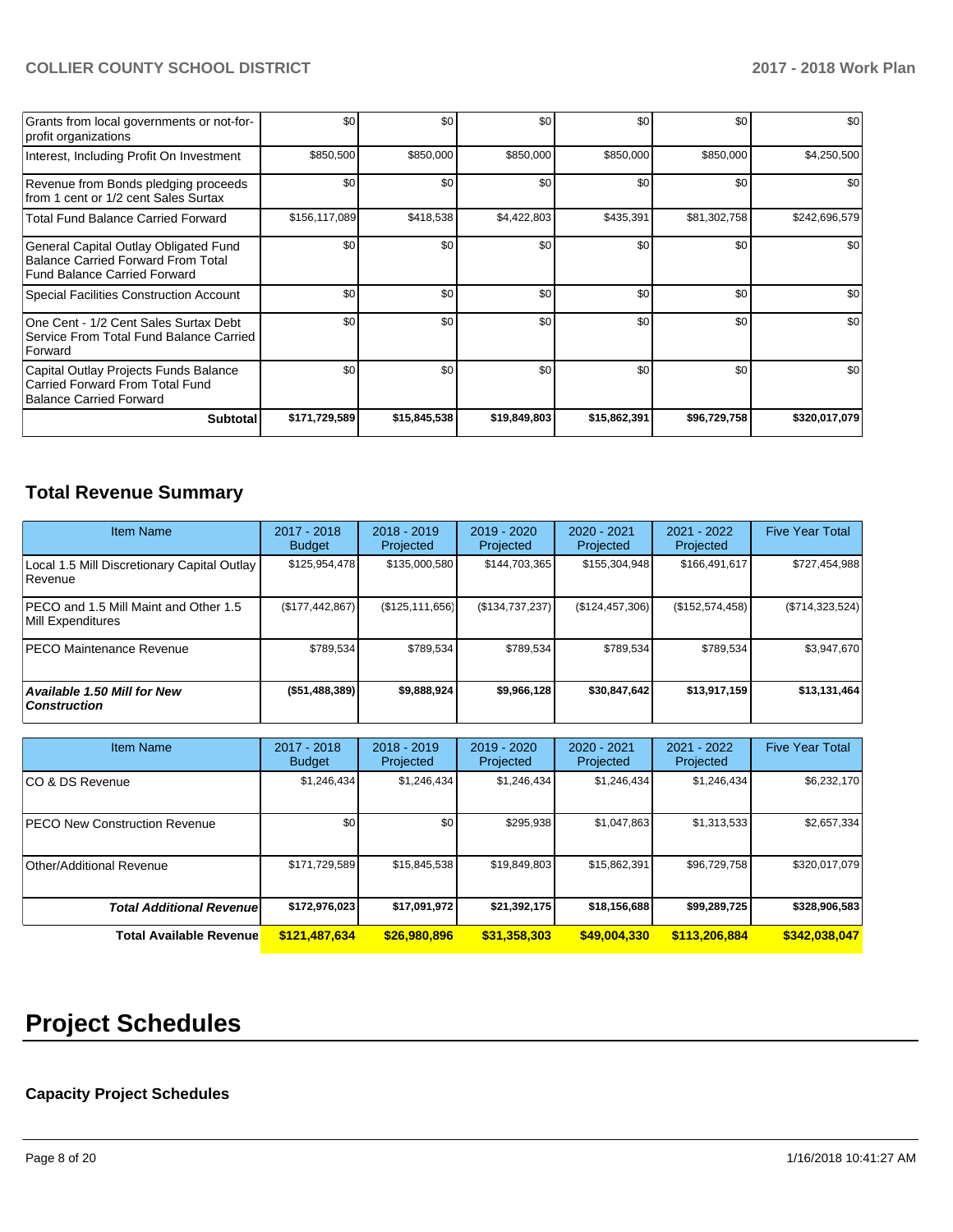A schedule of capital outlay projects necessary to ensure the availability of satisfactory classrooms for the projected student enrollment in K-12 programs.

| <b>Project Description</b>                                                                    | Location                               |                          | 2017 - 2018    | 2018 - 2019 | 2019 - 2020 | 2020 - 2021  | 2021 - 2022  | <b>Total</b>     | Funded |
|-----------------------------------------------------------------------------------------------|----------------------------------------|--------------------------|----------------|-------------|-------------|--------------|--------------|------------------|--------|
| Addition/Renovation<br>Planning and<br>Construction and<br>portables to<br>accommodate growth | <b>IMMOKALEE HIGH</b><br><b>SCHOOL</b> | Planned<br>Cost:         | \$0            | \$500,000   | \$100,000   | \$10,570,000 | \$0          | \$11,170,000 Yes |        |
|                                                                                               |                                        | <b>Student Stations:</b> | 0              | $\Omega$    | $\Omega$    | $\Omega$     | $\Omega$     | 0                |        |
|                                                                                               |                                        | <b>Total Classrooms:</b> | $\overline{2}$ | 0           | $\Omega$    | 0            | $\Omega$     | 2                |        |
|                                                                                               | Gross Sq Ft:                           |                          | 1,728          | 28,000      | 0           | $\Omega$     | 0            | 29,728           |        |
| <b>Growth High School</b>                                                                     | Location not<br>specified              | Planned<br>Cost:         | \$0            | \$100,000   | \$4,000,000 | \$500,000    | \$86,000,000 | \$90,600,000 Yes |        |
|                                                                                               |                                        | <b>Student Stations:</b> | 0              | 0           | $\Omega$    | $\Omega$     | $\Omega$     | 0                |        |
|                                                                                               |                                        | <b>Total Classrooms:</b> | $\Omega$       | 0           | $\Omega$    | $\Omega$     | $\Omega$     | 0                |        |
|                                                                                               |                                        | Gross Sq Ft:             |                | 300,000     | $\mathbf 0$ | $\Omega$     | $\mathbf 0$  | 300,000          |        |
|                                                                                               | <b>Planned Cost:</b>                   |                          | \$0            | \$600,000   | \$4,100,000 | \$11,070,000 | \$86,000,000 | \$101,770,000    |        |
|                                                                                               |                                        | <b>Student Stations:</b> | $\bf{0}$       | O           | $\bf{0}$    |              | $\Omega$     |                  |        |
|                                                                                               | <b>Total Classrooms:</b>               |                          | $\overline{2}$ | 0           | $\bf{0}$    | 0            | 0            |                  |        |
|                                                                                               |                                        | Gross Sq Ft:             | 1,728          | 328,000     | $\mathbf 0$ | 0            | $\mathbf 0$  | 329,728          |        |

## **Other Project Schedules**

Major renovations, remodeling, and additions of capital outlay projects that do not add capacity to schools.

| <b>Project Description</b>                                   | Location               | 2017 - 2018<br><b>Actual Budget</b> | 2018 - 2019<br>Projected | 2019 - 2020<br>Projected | $2020 - 2021$<br>Projected | 2021 - 2022<br>Projected | Total                          | Funded |
|--------------------------------------------------------------|------------------------|-------------------------------------|--------------------------|--------------------------|----------------------------|--------------------------|--------------------------------|--------|
| Carry Forward for Subsequent<br>Years                        | Location not specified | \$6,747,004                         | \$475,896                | \$853,303                | \$1,429,330                | \$1,801,884              | \$11,307,417 Yes               |        |
| Property Management                                          | Location not specified | \$723,763                           | \$40,000                 | \$40,000                 | \$40,000                   | \$40,000                 | \$883,763 Yes                  |        |
| <b>Building Replacement/Self</b><br><b>Insured Retention</b> | Location not specified | \$27,000,000                        | \$6,200,000              | \$6,000,000              | \$5,900,000                | \$5,800,000              | \$50,900,000 Yes               |        |
| Reserve for Future Schools<br>Construction                   | Location not specified | \$66,335,000                        | \$15,000,000             | \$15,000,000             | \$15,000,000               |                          | \$15,000,000 \$126,335,000 Yes |        |
| Reserve for Future Vehicle<br>Purchases                      | Location not specified | \$1,962,867                         | \$0                      | \$0                      | \$0                        | \$0                      | \$1,962,867 Yes                |        |
| <b>Enterprise Resource Planning</b>                          | Location not specified | \$13,059,000                        | \$0                      | \$0                      | \$0                        | \$0                      | \$13,059,000 Yes               |        |
| Charter School<br>Capital Flow Thru                          | Location not specified | \$750,000                           | \$565,000                | \$565,000                | \$565,000                  | \$565,000                | \$3,010,000 Yes                |        |
| <b>Charter School Millage Share</b>                          | Location not specified | \$4,000,000                         | \$4,000,000              | \$4,000,000              | \$4,000,000                | \$4,000,000              | \$20,000,000 Yes               |        |
| Site Preparation                                             | Location not specified | \$850,000                           | \$0                      | \$0                      | \$0                        | \$0                      | \$850,000 Yes                  |        |
| Site Development                                             | Location not specified | \$60,000                            | \$100,000                | \$0                      | \$0                        | \$0                      | \$160,000 Yes                  |        |
| <b>Transportation Facility</b>                               | Location not specified | \$0                                 | \$0                      | \$800,000                | \$11,000,000               | \$0                      | \$11,800,000 Yes               |        |
|                                                              |                        | \$121,487,634                       | \$26,380,896             | \$27,258,303             | \$37,934,330               | \$27,206,884             | \$240,268,047                  |        |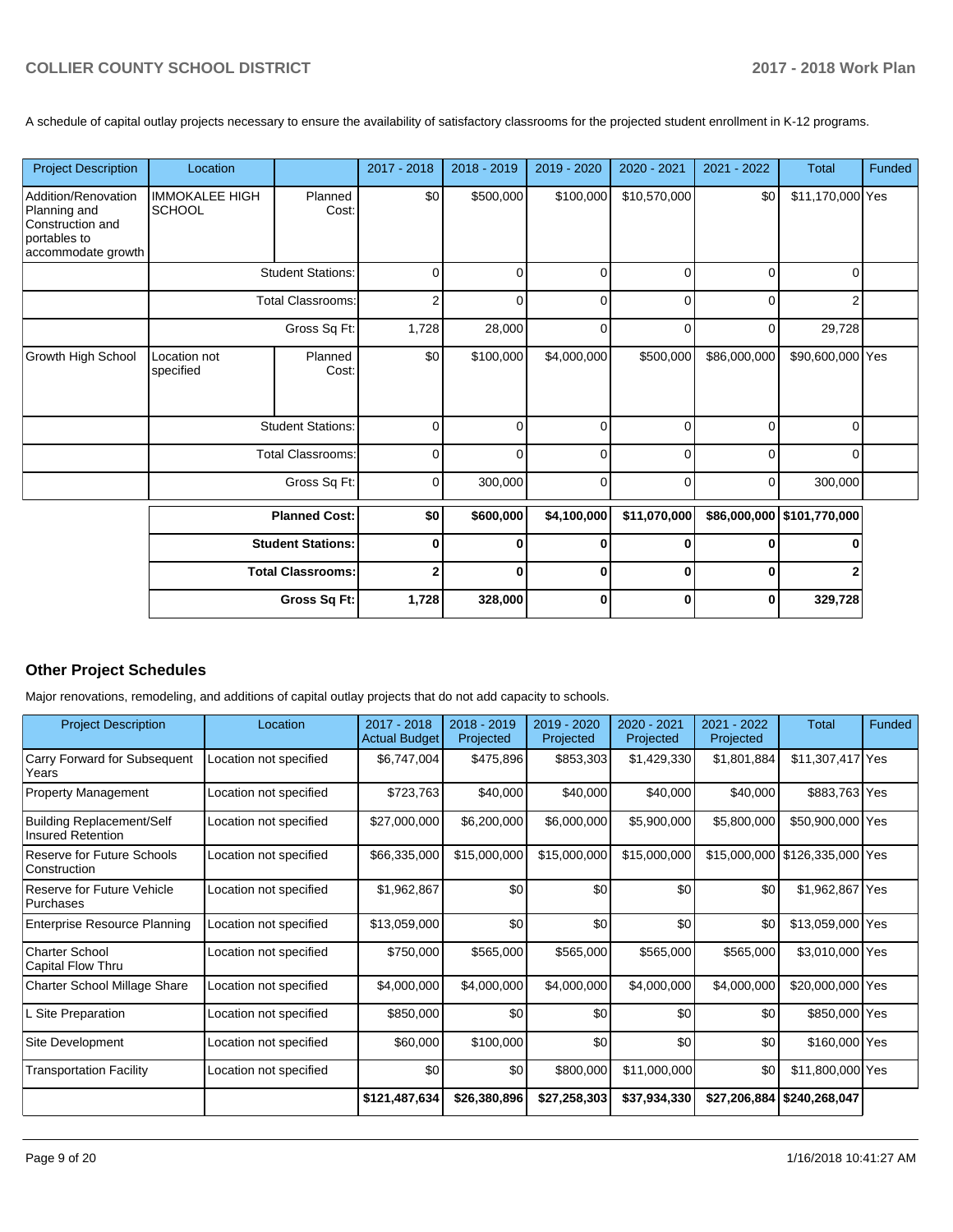## **Additional Project Schedules**

Nothing reported for this section. Any projects that are not identified in the last approved educational plant survey.

## **Non Funded Growth Management Project Schedules**

Schedule indicating which projects, due to planned development, that CANNOT be funded from current revenues projected over the next five years.

Nothing reported for this section.

## **Tracking**

## **Capacity Tracking**

| Location                                  | $2017 -$<br><b>2018 Satis.</b><br>Stu. Sta. | Actual<br>$2017 -$<br><b>2018 FISH</b><br>Capacity | Actual<br>$2016 -$<br>2017<br><b>COFTE</b> | # Class<br><b>Rooms</b> | Actual<br>Average<br>$2017 -$<br>2018 Class<br><b>Size</b> | Actual<br>$2017 -$<br>2018<br><b>Utilization</b> | <b>New</b><br>Stu.<br>Capacity | <b>New</b><br>Rooms to<br>be<br>Added/Re<br>moved | Projected<br>$2021 -$<br>2022<br><b>COFTE</b> | Projected<br>$2021 -$<br>2022<br><b>Utilization</b> | Projected<br>$2021 -$<br>2022 Class<br><b>Size</b> |
|-------------------------------------------|---------------------------------------------|----------------------------------------------------|--------------------------------------------|-------------------------|------------------------------------------------------------|--------------------------------------------------|--------------------------------|---------------------------------------------------|-----------------------------------------------|-----------------------------------------------------|----------------------------------------------------|
| <b>EVERGLADES CITY</b><br><b>SCHOOL</b>   | 537                                         | 483                                                | 184                                        | 25                      | $\overline{7}$                                             | 38.00 %                                          | $\Omega$                       | $\Omega$                                          | 182                                           | 38.00 %                                             | 7                                                  |
| <b>GULFVIEW MIDDLE</b>                    | 759                                         | 683                                                | 640                                        | 34                      | 19                                                         | 94.00 %                                          | $\Omega$                       | $\Omega$                                          | 686                                           | 100.00%                                             | 20                                                 |
| <b>BETHUNE EDUCATION</b><br><b>CENTER</b> | 200                                         | 200                                                | 172                                        | 9                       | 19                                                         | 86.00 %                                          | $\Omega$                       | $\Omega$                                          | $\Omega$                                      | 0.00%                                               | $\Omega$                                           |
| LAKE PARK<br>ELEMENTARY                   | 638                                         | 638                                                | 526                                        | 33                      | 16                                                         | 82.00 %                                          | $\Omega$                       | $\Omega$                                          | 561                                           | 88.00 %                                             | 17                                                 |
| <b>TOMMIE BARFIELD</b><br>ELEMENTARY      | 655                                         | 655                                                | 560                                        | 35                      | 16                                                         | 85.00 %                                          | $\Omega$                       | $\Omega$                                          | 599                                           | 91.00 %                                             | 17                                                 |
| <b>SHADOWLAWN</b><br>ELEMENTARY           | 660                                         | 660                                                | 533                                        | 34                      | 16                                                         | 81.00 %                                          | $\Omega$                       | $\Omega$                                          | 524                                           | 79.00 %                                             | 15                                                 |
| <b>CYPRESS PALM MIDDLE</b>                | 1,308                                       | 1,177                                              | 741                                        | 56                      | 13                                                         | 63.00 %                                          | $\Omega$                       | $\Omega$                                          | 769                                           | 65.00 %                                             | 14                                                 |
| PARKSIDE<br>ELEMENTARY                    | 919                                         | 919                                                | 736                                        | 49                      | 15                                                         | 80.00 %                                          | $\Omega$                       | $\Omega$                                          | 748                                           | 81.00 %                                             | 15                                                 |
| <b>EDEN PARK</b><br>ELEMENTARY            | 824                                         | 824                                                | 687                                        | 43                      | 16                                                         | 83.00 %                                          | $\Omega$                       | $\Omega$                                          | 716                                           | 87.00 %                                             | 17                                                 |
| PALMETTO<br>ELEMENTARY                    | 919                                         | 919                                                | 529                                        | 49                      | 11                                                         | 58.00 %                                          | $\Omega$                       | $\Omega$                                          | 546                                           | 59.00 %                                             | 11                                                 |
| <b>MIKE DAVIS</b><br>ELEMENTARY           | 919                                         | 919                                                | 733                                        | 49                      | 15                                                         | 80.00 %                                          | $\Omega$                       | $\Omega$                                          | 803                                           | 87.00 %                                             | 16                                                 |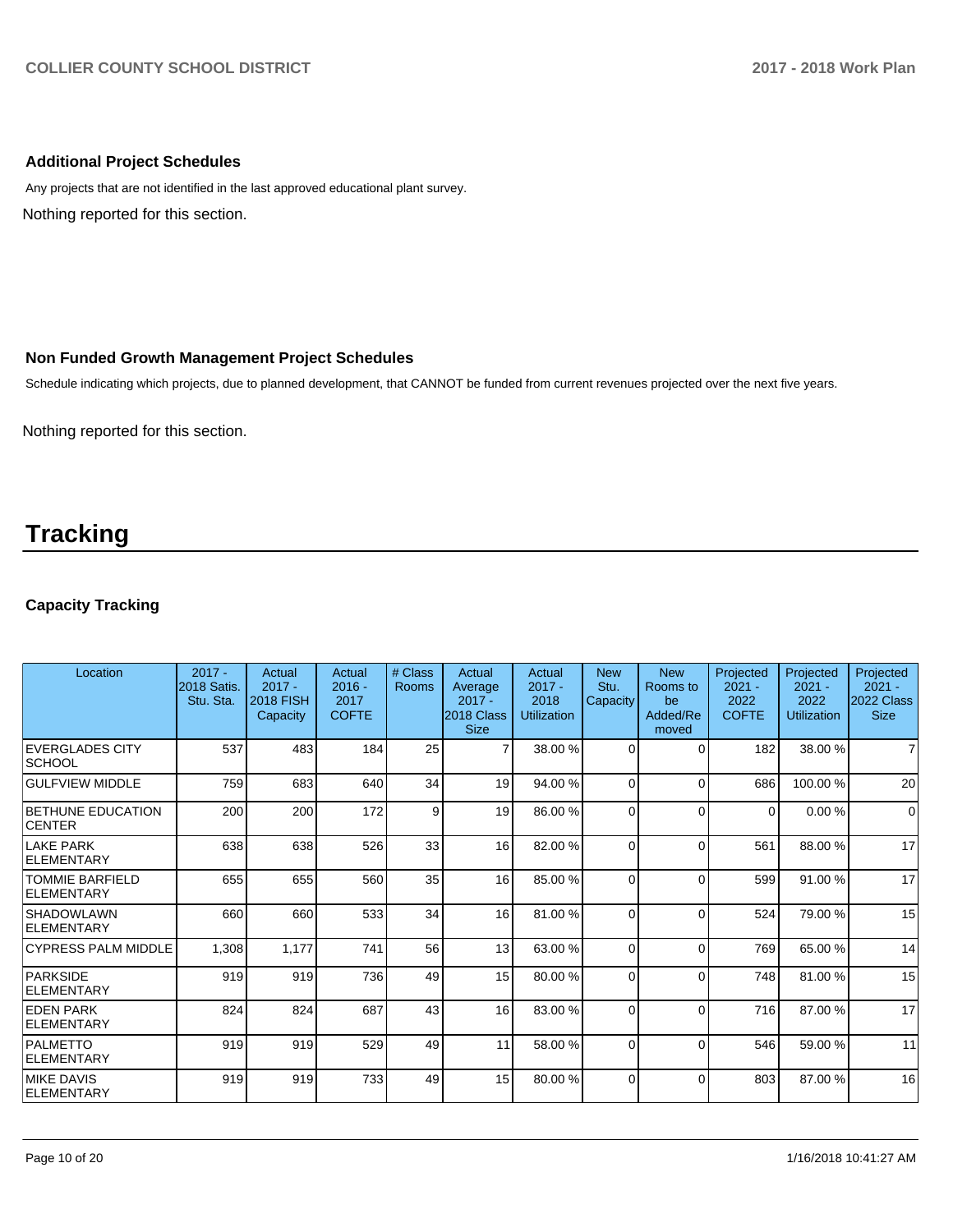| <b>IMMOKALEE TECHNICAL</b><br><b>COLLEGE</b>                     | 421   | 631   | 43    | 23 | 2  | 7.00 %   | $\Omega$    | $\Omega$    | $\Omega$ | 0.00%    | 0           |
|------------------------------------------------------------------|-------|-------|-------|----|----|----------|-------------|-------------|----------|----------|-------------|
| <b>GOLDEN GATE HIGH</b><br><b>SCHOOL</b>                         | 2,058 | 1,955 | 1,794 | 87 | 21 | 92.00 %  | $\mathbf 0$ | $\Omega$    | 1,982    | 101.00%  | 23          |
| PALMETTO RIDGE HIGH<br><b>SCHOOL</b>                             | 2,008 | 1,907 | 1,826 | 86 | 21 | 96.00 %  | $\Omega$    | $\Omega$    | 2,000    | 105.00 % | 23          |
| NORTH NAPLES MIDDLE                                              | 1,093 | 983   | 857   | 48 | 18 | 87.00 %  | $\Omega$    | $\Omega$    | 845      | 86.00%   | 18          |
| <b>ESTATES ELEMENTARY</b>                                        | 730   | 730   | 590   | 39 | 15 | 81.00 %  | $\Omega$    | $\Omega$    | 542      | 74.00 %  | 14          |
| <b>VETERANS MEMORIAL</b><br><b>ELEMENTARY</b>                    | 929   | 929   | 823   | 48 | 17 | 89.00 %  | $\Omega$    | $\Omega$    | 814      | 88.00 %  | 17          |
| <b>MARCO ISLAND</b><br><b>CHARTER MIDDLE</b><br><b>SCHOOL</b>    | 523   | 470   | 412   | 23 | 18 | 88.00 %  | 0           | $\Omega$    | 0        | 0.00%    | 0           |
| <b>CORKSCREW MIDDLE</b>                                          | 1,118 | 1,006 | 735   | 47 | 16 | 73.00 %  | $\mathbf 0$ | $\Omega$    | 708      | 70.00 %  | 15          |
| <b>OSCEOLA ELEMENTARY</b>                                        | 783   | 783   | 684   | 42 | 16 | 87.00 %  | $\mathbf 0$ | $\mathbf 0$ | 722      | 92.00 %  | 17          |
| <b>CALUSA PARK</b><br>ELEMENTARY                                 | 954   | 954   | 754   | 50 | 15 | 79.00 %  | $\Omega$    | $\Omega$    | 757      | 79.00 %  | 15          |
| <b>SABAL PALM</b><br><b>ELEMENTARY</b>                           | 761   | 761   | 560   | 41 | 14 | 74.00 %  | $\Omega$    | $\Omega$    | 539      | 71.00 %  | 13          |
| <b>GOLDEN TERRACE</b><br><b>ELEMENTARY SOUTH</b>                 | 567   | 567   | 473   | 27 | 18 | 83.00 %  | 0           | $\Omega$    | 444      | 78.00 %  | 16          |
| <b>GOLDEN GATE</b><br><b>ELEMENTARY SOUTH</b>                    | 409   | 409   | 452   | 20 | 23 | 111.00 % | $\Omega$    | $\Omega$    | 442      | 108.00%  | 22          |
| ALTERNATIVE SCHOOL                                               | 282   | 282   | 224   | 15 | 15 | 79.00 %  | $\Omega$    | $\mathbf 0$ | $\Omega$ | 0.00%    | $\mathbf 0$ |
| MANATEE ELEMENTARY                                               | 798   | 798   | 707   | 44 | 16 | 89.00 %  | $\Omega$    | $\Omega$    | 716      | 90.00 %  | 16          |
| <b>IMANATEE MIDDLE</b>                                           | 1,448 | 1,303 | 904   | 63 | 14 | 69.00 %  | $\Omega$    | $\Omega$    | 893      | 69.00 %  | 14          |
| <b>PELICAN MARSH</b><br><b>ELEMENTARY</b>                        | 846   | 846   | 799   | 46 | 17 | 94.00 %  | $\Omega$    | $\Omega$    | 807      | 95.00 %  | 18          |
| <b>GULF COAST HIGH</b><br><b>SCHOOL</b>                          | 2,089 | 1,984 | 2,091 | 87 | 24 | 105.00 % | 0           | $\mathbf 0$ | 2,298    | 116.00 % | 26          |
| <b>CORKSCREW</b><br><b>ELEMENTARY</b>                            | 836   | 836   | 650   | 45 | 14 | 78.00 %  | $\Omega$    | $\Omega$    | 635      | 76.00 %  | 14          |
| <b>GOLDEN TERRACE</b><br>ELEMENTARY NORTH                        | 747   | 747   | 460   | 39 | 12 | 62.00 %  | $\Omega$    | $\Omega$    | 569      | 76.00 %  | 15          |
| <b>IMMOKALEE MIDDLE</b>                                          | 1,883 | 1,694 | 1,421 | 82 | 17 | 84.00 %  | $\mathbf 0$ | $\Omega$    | 1,652    | 98.00 %  | 20          |
| VINEYARDS<br> ELEMENTARY                                         | 937   | 937   | 827   | 50 | 17 | 88.00 %  | 01          | $\Omega$    | 814      | 87.00 %  | 16          |
| ILELY ELEMENTARY                                                 | 821   | 821   | 636   | 45 | 14 | 77.00 %  | 0           | $\mathbf 0$ | 703      | 86.00 %  | 16          |
| LAUREL OAK<br> ELEMENTARY                                        | 864   | 864   | 883   | 47 | 19 | 102.00%  | $\mathbf 0$ | $\mathbf 0$ | 975      | 113.00 % | 21          |
| <b>OAKRIDGE MIDDLE</b>                                           | 1,457 | 1,311 | 1,105 | 63 | 18 | 84.00 %  | $\mathbf 0$ | $\Omega$    | 1,166    | 89.00 %  | 19          |
| <b>IMMOKALEE HIGH</b><br> SCHOOL                                 | 1,926 | 1,829 | 1,656 | 81 | 20 | 91.00 %  | 0           | $\mathbf 0$ | 2,036    | 111.00 % | 25          |
| JAMES L WALKER<br><b>VOCATIONAL-</b><br><b>TECHNICAL COLLEGE</b> | 1,614 | 1,936 | 601   | 74 | 8  | 31.00 %  | 0           | $\mathbf 0$ | 602      | 31.00 %  | 8           |
| <b>BARRON COLLIER HIGH</b><br><b>SCHOOL</b>                      | 1,933 | 1,836 | 1,636 | 82 | 20 | 89.00 %  | 0           | $\mathbf 0$ | 1,702    | 93.00 %  | 21          |
| <b>GOLDEN GATE MIDDLE</b>                                        | 1,347 | 1,212 | 1,161 | 58 | 20 | 96.00 %  | 0           | $\mathbf 0$ | 1,149    | 95.00 %  | 20          |
| <b>BIG CYPRESS</b><br><b>ELEMENTARY</b>                          | 940   | 940   | 916   | 49 | 19 | 97.00 %  | 0           | 0           | 988      | 105.00 % | 20          |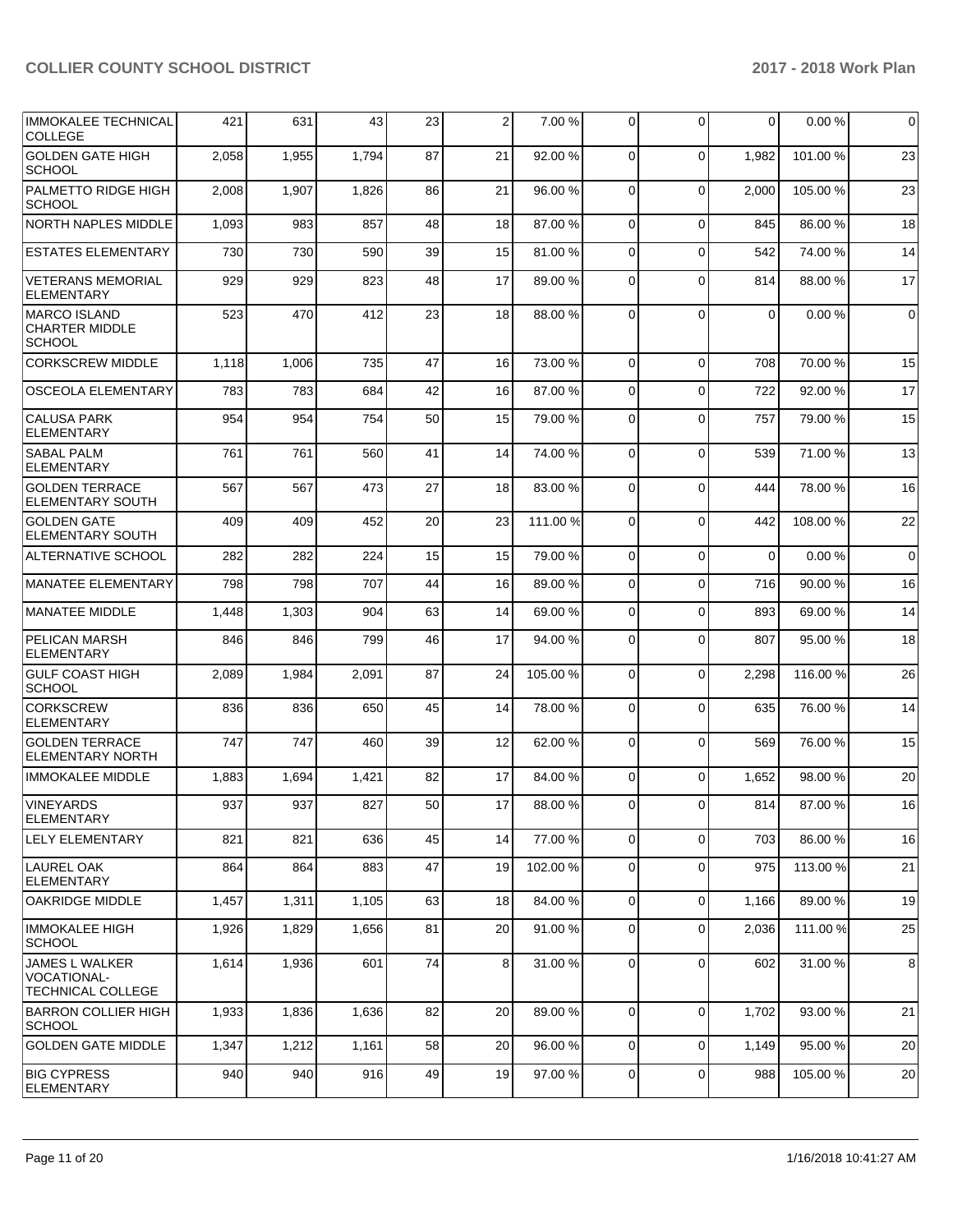| 55,069 | 53,505 | 43,661 | 2,616 | 17    | 81.60%  |          | $\bf{0}$ | 45,182                                       | 84.44 % | 17 |
|--------|--------|--------|-------|-------|---------|----------|----------|----------------------------------------------|---------|----|
| 560    | 560    | 506    | 30    | 17    | 90.00%  | $\Omega$ | $\Omega$ | 540                                          | 96.00 % | 18 |
| 881    | 881    | 704    | 48    | 15    | 80.00 % | $\Omega$ | $\Omega$ | 841                                          | 95.00 % | 18 |
| 812    | 812    | 705    | 43    | 16    | 87.00 % | 0        | $\Omega$ | 729                                          | 90.00 % | 17 |
| 854    | 854    | 730    | 44    | 17    | 85.00 % | $\Omega$ | $\Omega$ | 737                                          | 86.00 % | 17 |
| 854    | 854    | 739    | 41    | 18    | 87.00 % | 0        | $\Omega$ | 757                                          | 89.00 % | 18 |
| 2,022  | 1,920  | 1,678  | 84    | 20    | 87.00 % |          | $\Omega$ |                                              | 94.00 % | 21 |
| 2,103  | 1,997  | 1,656  | 85    | 19    | 83.00 % | 0        | $\Omega$ | 1,814                                        | 91.00 % | 21 |
| 1,196  | 1,076  | 1,032  | 54    | 19    | 96.00 % | $\Omega$ | $\Omega$ | 966                                          | 90.00 % | 18 |
| 773    | 773    | 464    | 41    | 11    | 60.00 % | $\Omega$ | $\Omega$ | 536                                          | 69.00 % | 13 |
| 820    | 820    | 448    | 42    | 11    | 55.00 % |          | $\Omega$ | 516                                          | 63.00 % | 12 |
| 763    | 763    | 632    | 41    | 15    | 83.00 % |          | $\Omega$ | 732                                          | 96.00 % | 18 |
| 1,132  | 1,018  |        | 51    | 22    | 109.00% | $\Omega$ | $\Omega$ | 962                                          | 94.00 % | 19 |
| 839    | 839    | 538    | 45    | 12    | 64.00 % |          | $\Omega$ | 620                                          | 74.00 % | 14 |
|        |        |        |       | 1,110 |         |          |          | $\Omega$<br>$\Omega$<br>$\Omega$<br>$\Omega$ | 1,798   |    |

The COFTE Projected Total (45,182) for 2021 - 2022 must match the Official Forecasted COFTE Total (44,363 ) for 2021 - 2022 before this section can be completed. In the event that the COFTE Projected Total does not match the Official forecasted COFTE, then the Balanced Projected COFTE Table should be used to balance COFTE.

| Projected COFTE for 2021 - 2022 |        |  |  |  |  |  |  |
|---------------------------------|--------|--|--|--|--|--|--|
| Elementary (PK-3)               | 13,195 |  |  |  |  |  |  |
| Middle $(4-8)$                  | 16,825 |  |  |  |  |  |  |
| High (9-12)                     | 14,344 |  |  |  |  |  |  |
|                                 | 44,363 |  |  |  |  |  |  |

| <b>Grade Level Type</b> | <b>Balanced Projected</b><br>COFTE for 2021 - 2022 |
|-------------------------|----------------------------------------------------|
| Elementary (PK-3)       | -818                                               |
| Middle $(4-8)$          |                                                    |
| High (9-12)             |                                                    |
|                         | 44,364                                             |

## **Relocatable Replacement**

Number of relocatable classrooms clearly identified and scheduled for replacement in the school board adopted financially feasible 5-year district work program.

| _ocation                          | 2017 - 2018 | $2018 - 2019$ | 2019 - 2020 | 2020 - 2021 | $-2022$<br>2021 | Year 5 Total |
|-----------------------------------|-------------|---------------|-------------|-------------|-----------------|--------------|
| Total Relocatable Replacements: I |             |               | 0           |             |                 | Λ            |

#### **Charter Schools Tracking**

Information regarding the use of charter schools.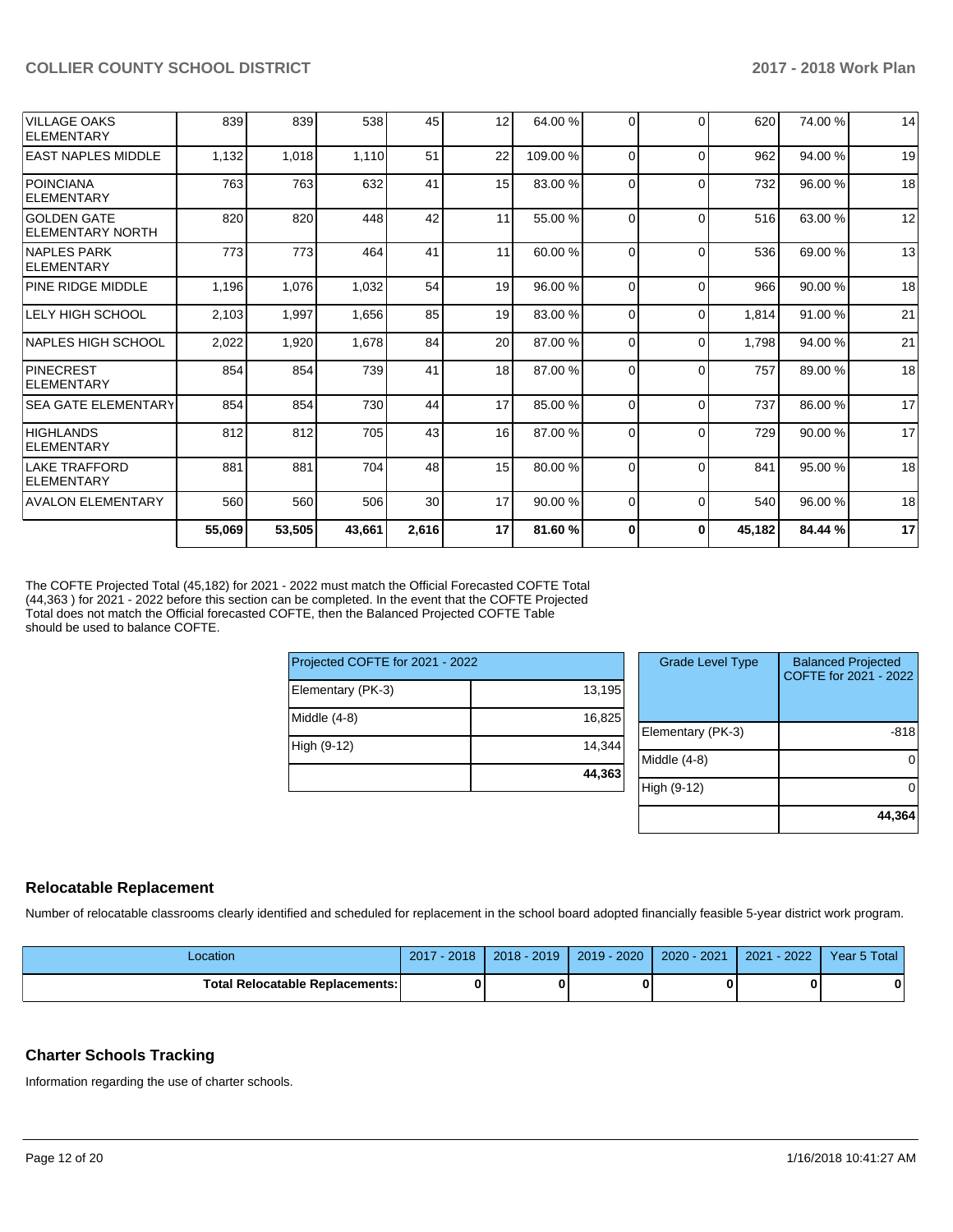| Location-Type                                     | # Relocatable<br>units or<br>permanent<br>classrooms | Owner           | Year Started or<br><b>Scheduled</b> | <b>Student</b><br><b>Stations</b> | <b>Students</b><br>Enrolled | Years in<br>Contract | <b>Total Charter</b><br><b>Students</b><br>projected for<br>2021 - 2022 |
|---------------------------------------------------|------------------------------------------------------|-----------------|-------------------------------------|-----------------------------------|-----------------------------|----------------------|-------------------------------------------------------------------------|
| Marco Island Charter Middle<br>School             |                                                      | 25 SCHOOL BOARD | 1998                                | 530                               | 397                         | 15 <sup>1</sup>      | 445                                                                     |
| Community School of Immokalee                     |                                                      | 22 OTHER        | 2000                                | 300                               | 239                         | 5                    | 250                                                                     |
| Marco Island Academy Charter<br>High School       |                                                      | 18 OTHER        | 2011                                | 350                               | 227                         | 15 <sub>1</sub>      | 232                                                                     |
| <b>Gulf Coast Charter Academy</b><br><b>South</b> |                                                      | 34 LEASE RENT   | 2013                                | 690                               | 636                         | 5.                   | 740                                                                     |
| Mason Classical Academy                           |                                                      | 35 LEASE RENT   | 2014                                | 869                               | 869                         | 5                    | 869                                                                     |
| Collier Charter Academy                           |                                                      | 57 OTHER        | 2017                                | 1.145                             | 516                         | 5                    | 1,145                                                                   |
|                                                   | 191                                                  |                 |                                     | 3,884                             | 2,884                       |                      | 3,681                                                                   |

## **Special Purpose Classrooms Tracking**

The number of classrooms that will be used for certain special purposes in the current year, by facility and type of classroom, that the district will, 1), not use for educational purposes, and 2), the co-teaching classrooms that are not open plan classrooms and will be used for educational purposes.

| School                                           | <b>School Type</b>                   | # of Elementary<br>K-3 Classrooms | # of Middle 4-8<br><b>Classrooms</b> | # of High 9-12<br>Classrooms | # of ESE<br>Classrooms | # of Combo<br>Classrooms | <b>Total</b><br>Classrooms |
|--------------------------------------------------|--------------------------------------|-----------------------------------|--------------------------------------|------------------------------|------------------------|--------------------------|----------------------------|
|                                                  | <b>Total Educational Classrooms:</b> | 0                                 | 0                                    | 0                            | $\Omega$               | 0                        |                            |
| School                                           | <b>School Type</b>                   | # of Elementary<br>K-3 Classrooms | # of Middle 4-8<br><b>Classrooms</b> | # of High 9-12<br>Classrooms | # of ESE<br>Classrooms | # of Combo<br>Classrooms | <b>Total</b><br>Classrooms |
| <b>EVERGLADES CITY SCHOOL</b>                    | Co-Teaching                          | $\Omega$                          | 10                                   | $\Omega$                     | $\Omega$               | 0                        | 10                         |
| <b>LAKE PARK ELEMENTARY</b>                      | Co-Teaching                          |                                   | 2                                    | $\Omega$                     | $\Omega$               | 0                        | 6                          |
| POINCIANA ELEMENTARY                             | Co-Teaching                          | 26                                | 3                                    | $\Omega$                     | $\Omega$               |                          | 29                         |
| <b>GOLDEN GATE ELEMENTARY</b><br>NORTH           | Co-Teaching                          | 6                                 |                                      | $\Omega$                     | $\Omega$               | $\Omega$                 | 6                          |
| LELY HIGH SCHOOL                                 | Co-Teaching                          | $\Omega$                          | $\Omega$                             | 30                           | $\Omega$               | $\Omega$                 | 30                         |
| <b>IMMOKALEE HIGH SCHOOL</b>                     | Co-Teaching                          | $\Omega$                          | <sup>0</sup>                         |                              | $\Omega$               | $\Omega$                 | 1                          |
| <b>GOLDEN GATE MIDDLE</b>                        | Co-Teaching                          | $\Omega$                          | 12                                   | $\Omega$                     | $\Omega$               | $\Omega$                 | 12                         |
| <b>BIG CYPRESS ELEMENTARY</b>                    | Co-Teaching                          | 10                                | 14                                   | $\Omega$                     | 0                      | 0                        | 24                         |
| VILLAGE OAKS ELEMENTARY                          | Co-Teaching                          | $\Omega$                          | 3                                    | $\Omega$                     | $\Omega$               | $\Omega$                 | 3                          |
| <b>GOLDEN TERRACE ELEMENTARY</b><br><b>NORTH</b> | Co-Teaching                          |                                   | $\Omega$                             | $\Omega$                     | $\Omega$               | $\Omega$                 |                            |
| <b>IMMOKALEE MIDDLE</b>                          | Co-Teaching                          | $\Omega$                          | 19                                   | $\mathbf 0$                  | $\Omega$               | $\Omega$                 | 19                         |
| <b>VINEYARDS ELEMENTARY</b>                      | Co-Teaching                          |                                   | 2                                    | $\mathbf{0}$                 | $\Omega$               | $\Omega$                 | 9                          |
| <b>LELY ELEMENTARY</b>                           | Co-Teaching                          | 5                                 |                                      | $\Omega$                     | $\Omega$               | $\Omega$                 | 8                          |
| <b>OAKRIDGE MIDDLE</b>                           | Co-Teaching                          | $\Omega$                          |                                      | $\Omega$                     | $\Omega$               | $\Omega$                 | 4                          |
| MANATEE ELEMENTARY                               | Co-Teaching                          | Δ                                 | 3                                    | $\Omega$                     | $\Omega$               | $\Omega$                 | 7                          |
| MANATEE MIDDLE                                   | Co-Teaching                          | 0                                 | 8                                    | $\Omega$                     | $\Omega$               | $\Omega$                 | 8                          |
| <b>PELICAN MARSH ELEMENTARY</b>                  | Co-Teaching                          |                                   |                                      | $\Omega$                     | $\Omega$               | $\Omega$                 | 5                          |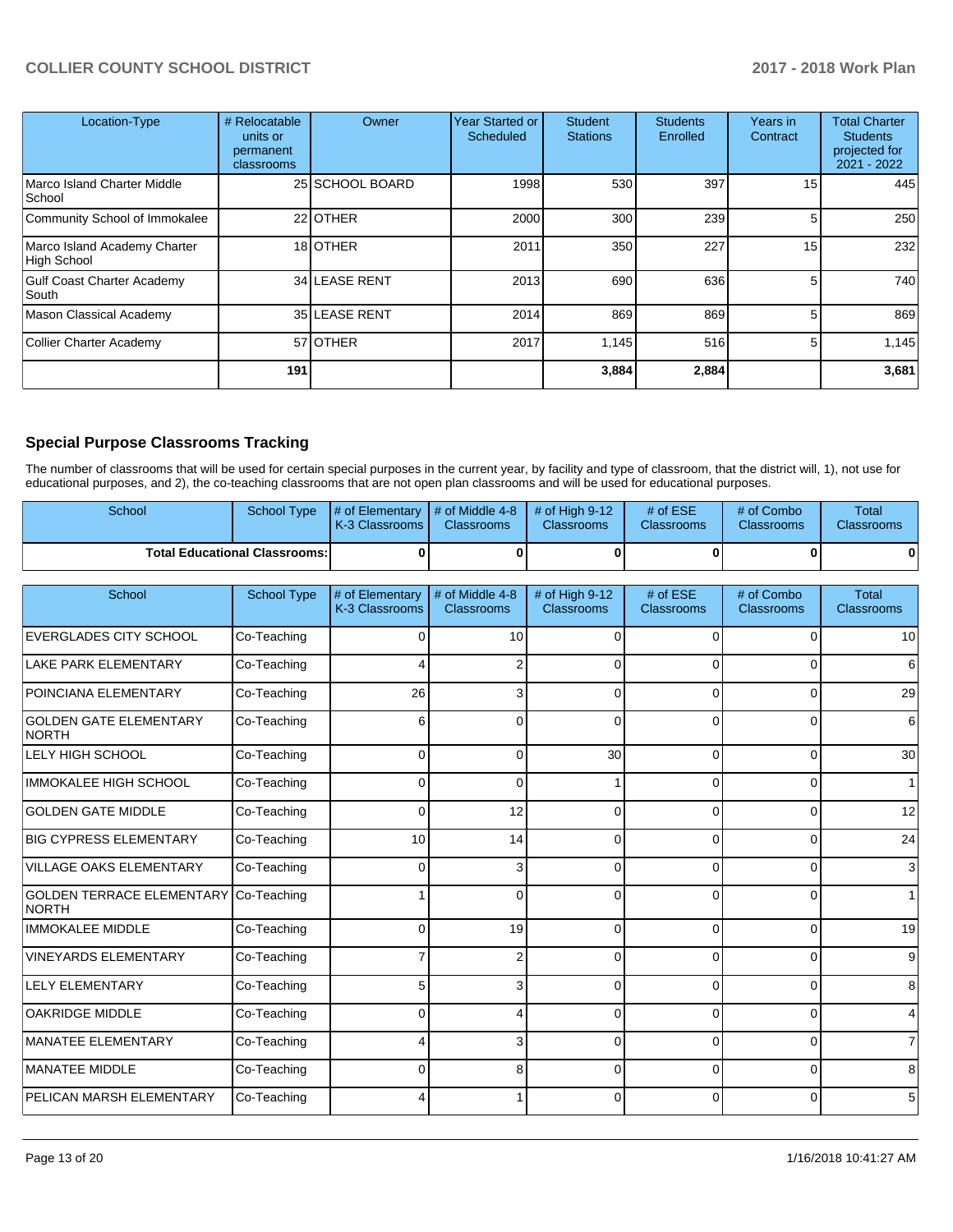| <b>GULF COAST HIGH SCHOOL</b>            | Co-Teaching                          |     |     | 33 |   |   | 33  |
|------------------------------------------|--------------------------------------|-----|-----|----|---|---|-----|
| CORKSCREW ELEMENTARY                     | Co-Teaching                          |     |     | O  |   |   | 2   |
| <b>CORKSCREW MIDDLE</b>                  | Co-Teaching                          |     | 29  | 0  |   |   | 29  |
| CALUSA PARK ELEMENTARY                   | Co-Teaching                          | 12  |     | 0  | ∩ |   | 12  |
| <b>SABAL PALM ELEMENTARY</b>             | Co-Teaching                          |     |     | 0  |   |   |     |
| PALMETTO RIDGE HIGH SCHOOL               | Co-Teaching                          |     |     | 12 |   |   | 12  |
| <b>IESTATES ELEMENTARY</b>               | Co-Teaching                          | 10  | 8   | 0  | ∩ |   | 18  |
| IVETERANS MEMORIAL<br><b>IELEMENTARY</b> | Co-Teaching                          | 20  | 20  | 0  |   |   | 40  |
| <b>PARKSIDE ELEMENTARY</b>               | Co-Teaching                          |     |     | O  |   |   |     |
| <b>IEDEN PARK ELEMENTARY</b>             | Co-Teaching                          |     | 5.  | 0  |   | 0 | 5   |
|                                          | <b>Total Co-Teaching Classrooms:</b> | 112 | 147 | 76 | ŋ | 0 | 335 |

#### **Infrastructure Tracking**

**Necessary offsite infrastructure requirements resulting from expansions or new schools. This section should include infrastructure information related to capacity project schedules and other project schedules (Section 4).** 

Immokalee High School Addition located on the Immokalee High School campus to accommodate growth

Growth High School located in the Rural Estates/North Naples Planning Community to accommodate growth

**Proposed location of planned facilities, whether those locations are consistent with the comprehensive plans of all affected local governments, and recommendations for infrastructure and other improvements to land adjacent to existing facilities. Provisions of 1013.33(12), (13) and (14) and 1013.36** must be addressed for new facilities planned within the 1st three years of the plan (Section 5).

Immokalee High School Addition located on the Immokalee High School campus to accommodate growth

Growth High School located in the Rural Estates/North Naples Planning Community to accommodate growth

**Consistent with Comp Plan?** Yes

#### **Net New Classrooms**

The number of classrooms, by grade level and type of construction, that were added during the last fiscal year.

| List the net new classrooms added in the 2016 - 2017 fiscal year.                                                                                       |                              |                                   | year.                        |                        | List the net new classrooms to be added in the 2017 - 2018 fiscal      |                                 |                                |                        |
|---------------------------------------------------------------------------------------------------------------------------------------------------------|------------------------------|-----------------------------------|------------------------------|------------------------|------------------------------------------------------------------------|---------------------------------|--------------------------------|------------------------|
| "Classrooms" is defined as capacity carrying classrooms that are added to increase<br>capacity to enable the district to meet the Class Size Amendment. |                              |                                   |                              |                        | Totals for fiscal year 2017 - 2018 should match totals in Section 15A. |                                 |                                |                        |
| Location                                                                                                                                                | $2016 - 2017$ #<br>Permanent | $2016 - 2017$ #<br><b>Modular</b> | 2016 - 2017 #<br>Relocatable | $2016 - 2017$<br>Total | $2017 - 2018$ #<br>Permanent                                           | 2017 - 2018 #<br><b>Modular</b> | $2017 - 2018$ #<br>Relocatable | $2017 - 2018$<br>Total |
| Elementary (PK-3)                                                                                                                                       |                              |                                   |                              |                        |                                                                        |                                 |                                |                        |
| Middle (4-8)                                                                                                                                            |                              |                                   |                              |                        |                                                                        |                                 |                                | $\Omega$               |
| High (9-12)                                                                                                                                             |                              |                                   |                              |                        |                                                                        |                                 |                                |                        |
|                                                                                                                                                         |                              |                                   |                              |                        |                                                                        |                                 |                                |                        |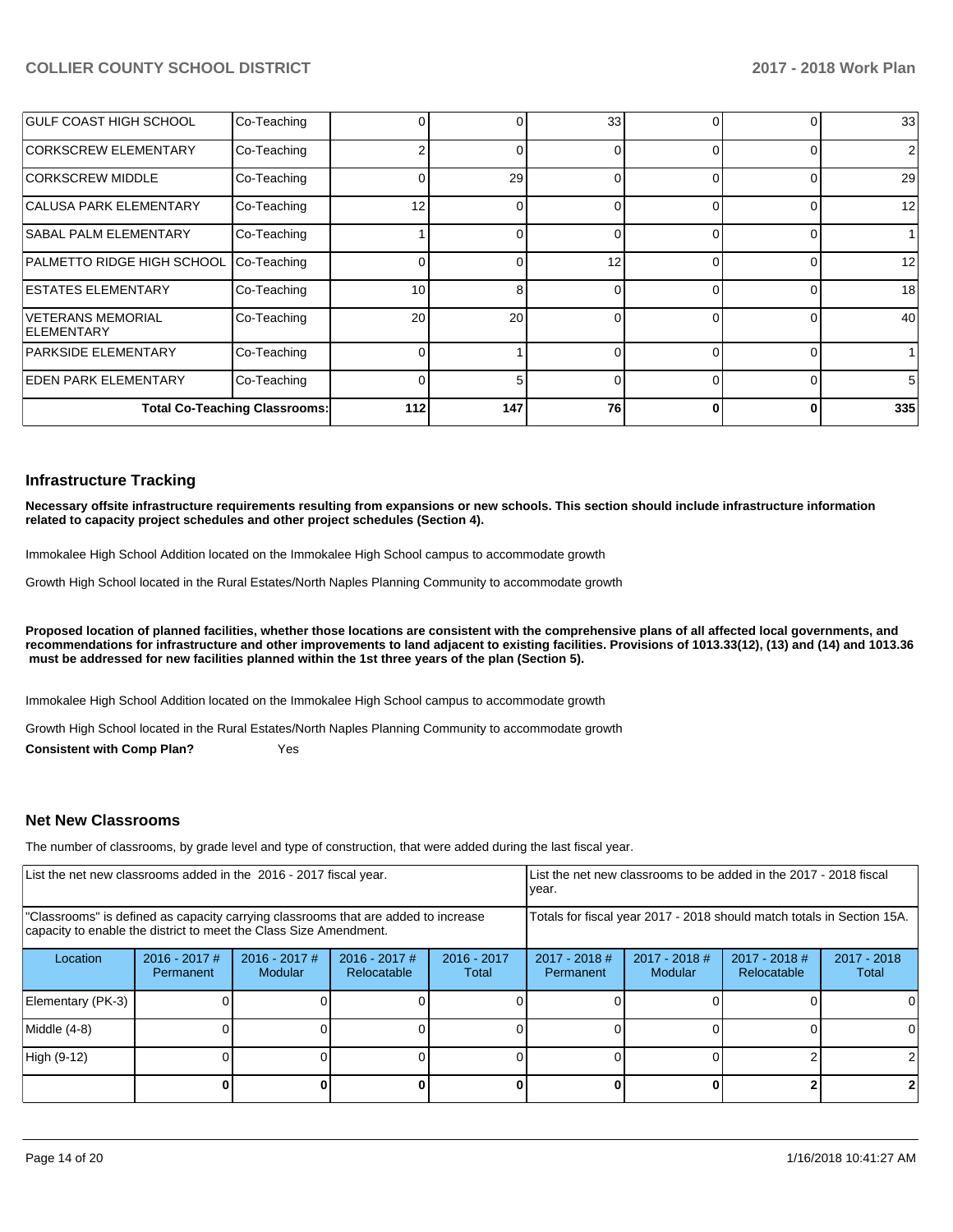### **Relocatable Student Stations**

Number of students that will be educated in relocatable units, by school, in the current year, and the projected number of students for each of the years in the workplan.

| <b>Site</b>                                           | 2017 - 2018 | 2018 - 2019    | 2019 - 2020 | 2020 - 2021 | 2021 - 2022 | 5 Year Average |
|-------------------------------------------------------|-------------|----------------|-------------|-------------|-------------|----------------|
| <b>LAKE PARK ELEMENTARY</b>                           | 68          | 0              | 0           | 0           | 0           | 14             |
| <b>TOMMIE BARFIELD ELEMENTARY</b>                     | 55          | 0              | $\Omega$    | 0           | 0           | 11             |
| SHADOWLAWN ELEMENTARY                                 | 0           | 0              | 0           | 0           | 0           | $\pmb{0}$      |
| NAPLES HIGH SCHOOL                                    | 0           | 0              | $\mathbf 0$ | 0           | 0           | $\mathbf 0$    |
| PINECREST ELEMENTARY                                  | 0           | 0              | $\mathbf 0$ | 0           | 0           | $\pmb{0}$      |
| <b>SEA GATE ELEMENTARY</b>                            | 0           | 0              | $\mathbf 0$ | 0           | 0           | $\mathbf 0$    |
| BETHUNE EDUCATION CENTER                              | 0           | 0              | $\mathbf 0$ | 0           | 0           | $\mathbf 0$    |
| CALUSA PARK ELEMENTARY                                | 54          | 0              | $\mathbf 0$ | 0           | 0           | 11             |
| SABAL PALM ELEMENTARY                                 | 0           | 0              | $\mathbf 0$ | 0           | 0           | $\mathbf 0$    |
| NORTH NAPLES MIDDLE                                   | 0           | 0              | $\mathbf 0$ | 0           | 0           | $\mathbf 0$    |
| <b>ESTATES ELEMENTARY</b>                             | 0           | 0              | $\mathbf 0$ | 0           | 0           | $\mathbf 0$    |
| <b>EVERGLADES CITY SCHOOL</b>                         | 0           | 0              | $\mathbf 0$ | 0           | 0           | $\mathbf 0$    |
| <b>GULFVIEW MIDDLE</b>                                | 0           | 0              | $\mathbf 0$ | 5           | 3           | $\sqrt{2}$     |
| PELICAN MARSH ELEMENTARY                              | 0           | 0              | $\Omega$    | 0           | 0           | $\mathbf 0$    |
| <b>GULF COAST HIGH SCHOOL</b>                         | 225         | 501            | 504         | 506         | 528         | 453            |
| <b>CYPRESS PALM MIDDLE</b>                            | 0           | 0              | $\Omega$    | 0           | 0           | $\mathbf 0$    |
| PARKSIDE ELEMENTARY                                   | 0           | 0              | 0           | 0           | 0           | $\mathbf 0$    |
| <b>OSCEOLA ELEMENTARY</b>                             | 0           | 0              | $\mathbf 0$ | 0           | 0           | $\pmb{0}$      |
| <b>OAKRIDGE MIDDLE</b>                                | 0           | 0              | $\mathbf 0$ | 0           | 0           | $\mathbf 0$    |
| ALTERNATIVE SCHOOL                                    | 20          | 0              | $\mathbf 0$ | 0           | 0           | $\overline{4}$ |
| MANATEE ELEMENTARY                                    | 92          | 7              | 0           | 0           | 10          | 22             |
| MANATEE MIDDLE                                        | 0           | 0              | $\mathbf 0$ | 0           | 0           | $\pmb{0}$      |
| VILLAGE OAKS ELEMENTARY                               | 0           | 0              | $\Omega$    | 0           | 0           | $\mathbf 0$    |
| GOLDEN TERRACE ELEMENTARY NORTH                       | 0           | 0              | 0           | 0           | 0           | $\mathbf 0$    |
| IMMOKALEE MIDDLE                                      | 0           | 0              | $\mathbf 0$ | 0           | 0           | $\mathbf 0$    |
| VINEYARDS ELEMENTARY                                  | 54          | $\overline{0}$ | 0           | 0           | 0           | 11             |
| LELY ELEMENTARY                                       | 0           | 0              | $\mathbf 0$ | 0           | 0           | $\mathbf 0$    |
| LAUREL OAK ELEMENTARY                                 | 162         | 93             | 97          | 107         | 111         | 114            |
| IMMOKALEE HIGH SCHOOL                                 | 50          | 64             | 138         | 190         | 254         | 139            |
| JAMES L WALKER VOCATIONAL-TECHNICAL<br><b>COLLEGE</b> | 0           | 0              | 0           | 0           | 0           | $\mathbf 0$    |
| BARRON COLLIER HIGH SCHOOL                            | $\mathbf 0$ | $\overline{0}$ | $\mathbf 0$ | $\mathbf 0$ | 0           | $\mathbf 0$    |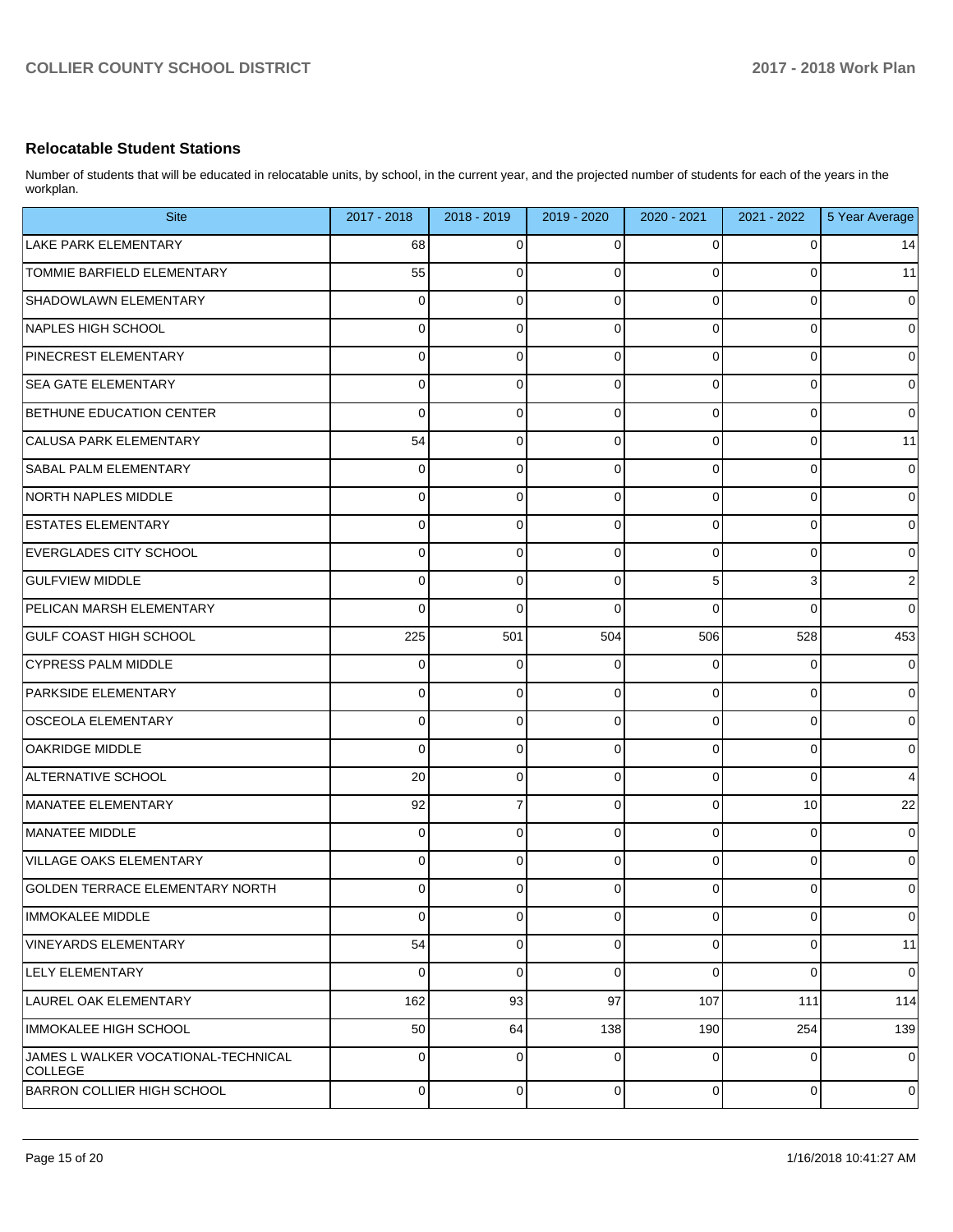| <b>GOLDEN GATE MIDDLE</b>              | $\Omega$ | $\overline{0}$ | $\Omega$ | $\Omega$ | $\overline{0}$ | $\overline{0}$  |
|----------------------------------------|----------|----------------|----------|----------|----------------|-----------------|
| <b>BIG CYPRESS ELEMENTARY</b>          | 0        | 24             | 46       | 44       | 48             | 32              |
| POINCIANA ELEMENTARY                   | 0        | $\Omega$       | ∩        | $\Omega$ | $\Omega$       | $\overline{0}$  |
| <b>GOLDEN GATE ELEMENTARY NORTH</b>    | 23       | $\overline{0}$ | $\Omega$ | $\Omega$ | $\overline{0}$ | $5\phantom{.0}$ |
| NAPLES PARK ELEMENTARY                 | 23       | $\Omega$       | $\Omega$ | $\Omega$ | $\Omega$       | 5 <sup>1</sup>  |
| <b>PINE RIDGE MIDDLE</b>               | 10       | $\overline{0}$ | $\Omega$ | $\Omega$ | $\overline{0}$ | $\overline{2}$  |
| <b>LELY HIGH SCHOOL</b>                | $\Omega$ | $\overline{0}$ | $\Omega$ | $\Omega$ | $\overline{0}$ | $\mathbf 0$     |
| <b>GOLDEN TERRACE ELEMENTARY SOUTH</b> | $\Omega$ | $\overline{0}$ | $\Omega$ | $\Omega$ | $\Omega$       | $\overline{0}$  |
| <b>GOLDEN GATE ELEMENTARY SOUTH</b>    | $\Omega$ | $\Omega$       | $\Omega$ | $\Omega$ | $\Omega$       | $\overline{0}$  |
| GOLDEN GATE HIGH SCHOOL                | $\Omega$ | 34             | 52       | 67       | 27             | 36              |
| PALMETTO RIDGE HIGH SCHOOL             | $\Omega$ | 37             | 48       | 71       | 93             | 50              |
| VETERANS MEMORIAL ELEMENTARY           | $\Omega$ | $\Omega$       | $\Omega$ | $\Omega$ | $\overline{0}$ | $\overline{0}$  |
| HIGHLANDS ELEMENTARY                   | $\Omega$ | $\overline{0}$ | $\Omega$ | $\Omega$ | $\Omega$       | $\mathbf 0$     |
| LAKE TRAFFORD ELEMENTARY               | $\Omega$ | $\Omega$       | $\Omega$ | $\Omega$ | $\Omega$       | $\Omega$        |
| <b>AVALON ELEMENTARY</b>               | 94       | 60             | 72       | 74       | 74             | 75              |
| <b>EAST NAPLES MIDDLE</b>              | 0        | 49             | 18       | $\Omega$ | $\overline{0}$ | 13              |
| <b>CORKSCREW ELEMENTARY</b>            | $\Omega$ | $\Omega$       | $\Omega$ | $\Omega$ | $\overline{0}$ | $\overline{0}$  |
| CORKSCREW MIDDLE                       | 0        | $\overline{0}$ | $\Omega$ | $\Omega$ | $\overline{0}$ | $\mathbf 0$     |
| <b>EDEN PARK ELEMENTARY</b>            | $\Omega$ | $\overline{0}$ | $\Omega$ | $\Omega$ | $\Omega$       | $\overline{0}$  |
| PALMETTO ELEMENTARY                    | $\Omega$ | $\overline{0}$ | $\Omega$ | $\Omega$ | $\overline{0}$ | $\overline{0}$  |
| MIKE DAVIS ELEMENTARY                  | $\Omega$ | $\Omega$       | $\Omega$ | $\Omega$ | $\Omega$       | $\overline{0}$  |
| IMMOKALEE TECHNICAL COLLEGE            | 0        | $\Omega$       | $\Omega$ | $\Omega$ | $\Omega$       | $\overline{0}$  |
| MARCO ISLAND CHARTER MIDDLE SCHOOL     | 0        | $\overline{0}$ | $\Omega$ | 0        | $\overline{0}$ | $\overline{0}$  |
| le construction                        |          |                |          |          |                |                 |

| Totals for COLLIER COUNTY SCHOOL DISTRICT         |        |        |        |        |        |        |
|---------------------------------------------------|--------|--------|--------|--------|--------|--------|
| Total students in relocatables by year.           | 930    | 869    | 975    | 1.064  | 1.148  | 997    |
| Total number of COFTE students projected by year. | 43,923 | 44.157 | 44.330 | 44.313 | 44.363 | 44,217 |
| Percent in relocatables by year.                  | 2%     | 2%     | 2%     | 2%     | 3 % I  | 2%     |

## **Leased Facilities Tracking**

Exising leased facilities and plans for the acquisition of leased facilities, including the number of classrooms and student stations, as reported in the educational plant survey, that are planned in that location at the end of the five year workplan.

| Location                | # of Leased<br><b>IClassrooms 2017 - I</b><br>2018 | <b>FISH Student</b><br><b>Stations</b> | Owner      | # of Leased<br><b>IClassrooms 2021 - I</b><br>2022 | <b>FISH Student</b><br><b>Stations</b> |
|-------------------------|----------------------------------------------------|----------------------------------------|------------|----------------------------------------------------|----------------------------------------|
| LAKE PARK ELEMENTARY    |                                                    |                                        | 68 Leased  |                                                    | 68                                     |
| IGULF COAST HIGH SCHOOL |                                                    |                                        | 225 Leased | 21                                                 | 525                                    |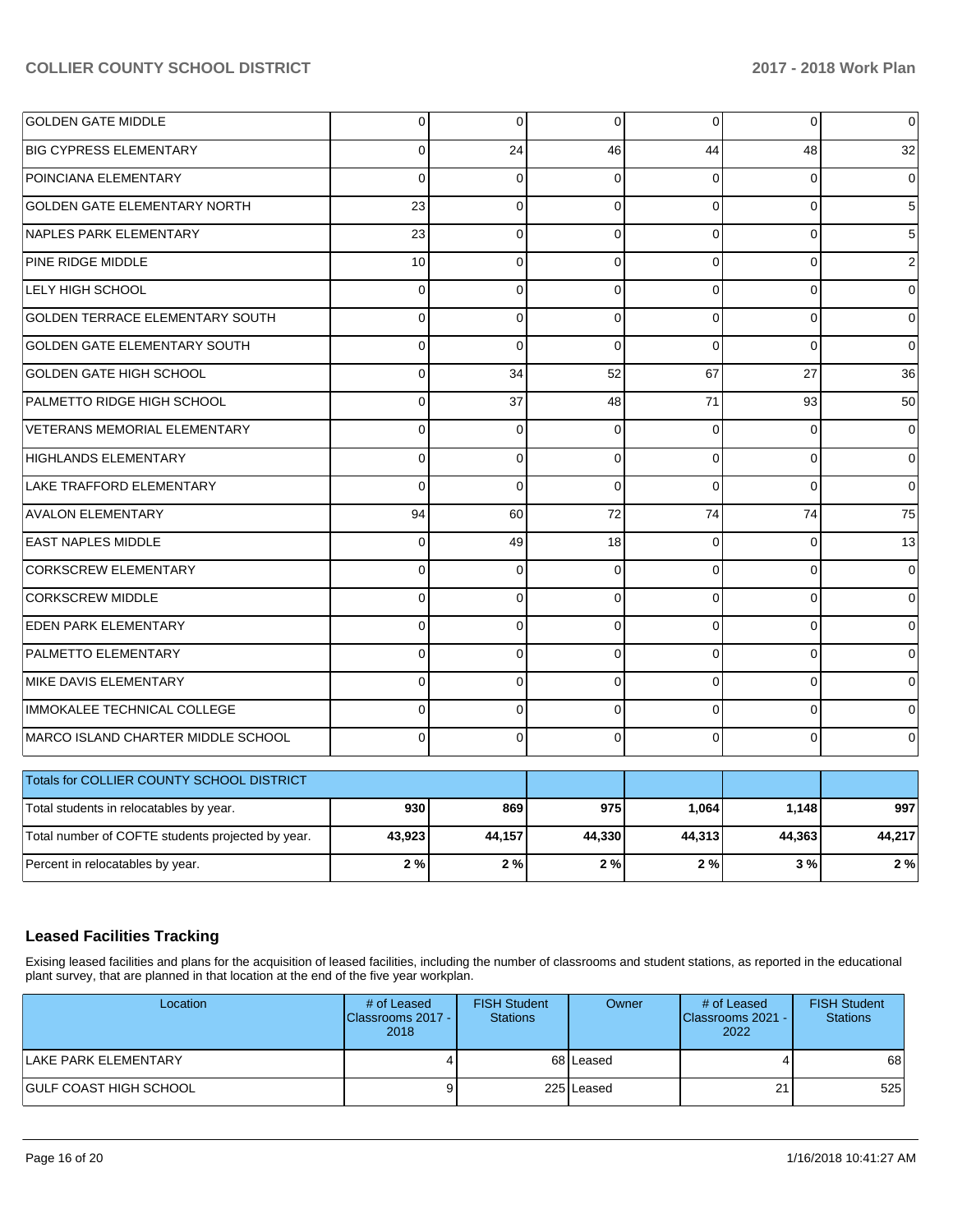| VINEYARDS ELEMENTARY              |    |     | 18 Leased |    | 18 <sup>1</sup> |
|-----------------------------------|----|-----|-----------|----|-----------------|
| <b>TOMMIE BARFIELD ELEMENTARY</b> |    |     | 15 Leased |    | 15 <sup>1</sup> |
| <b>AVALON ELEMENTARY</b>          |    |     | 76 Leased |    | 76              |
| <b>PINE RIDGE MIDDLE</b>          |    |     | 10 Leased |    | 10I             |
| <b>CALUSA PARK ELEMENTARY</b>     |    |     | 54 Leased |    | 54              |
| IMMOKALEE HIGH SCHOOL             |    |     | 50 Leased |    | 0               |
|                                   | 25 | 516 |           | 35 | 766             |

#### **Failed Standard Relocatable Tracking**

Relocatable units currently reported by school, from FISH, and the number of relocatable units identified as 'Failed Standards'.

Nothing reported for this section.

## **Planning**

#### **Class Size Reduction Planning**

**Plans approved by the school board that reduce the need for permanent student stations such as acceptable school capacity levels, redistricting, busing, year-round schools, charter schools, magnet schools, public-private partnerships, multitrack scheduling, grade level organization, block scheduling, or other alternatives.**

The District manages its existing capacity through space utilization review, placement of voluntary PK and special programs, monitoring charter school enrollment and impacts of birth data on kindergarten enrollment. Additionally, the need for attendance boundary adjustments is evaluated annually.

#### **School Closure Planning**

**Plans for the closure of any school, including plans for disposition of the facility or usage of facility space, and anticipated revenues.** 

None

## **Long Range Planning**

#### **Ten-Year Maintenance**

District projects and locations regarding the projected need for major renovation, repair, and maintenance projects within the district in years 6-10 beyond the projects plans detailed in the five years covered by the work plan.

| Project                  | 2021 - 2022 / 2026 - 2027<br><b>Projected Cost</b> |
|--------------------------|----------------------------------------------------|
| Electrical Districtwide  | \$14,324,000                                       |
| <b>HVAC Districtwide</b> | \$58,374,000                                       |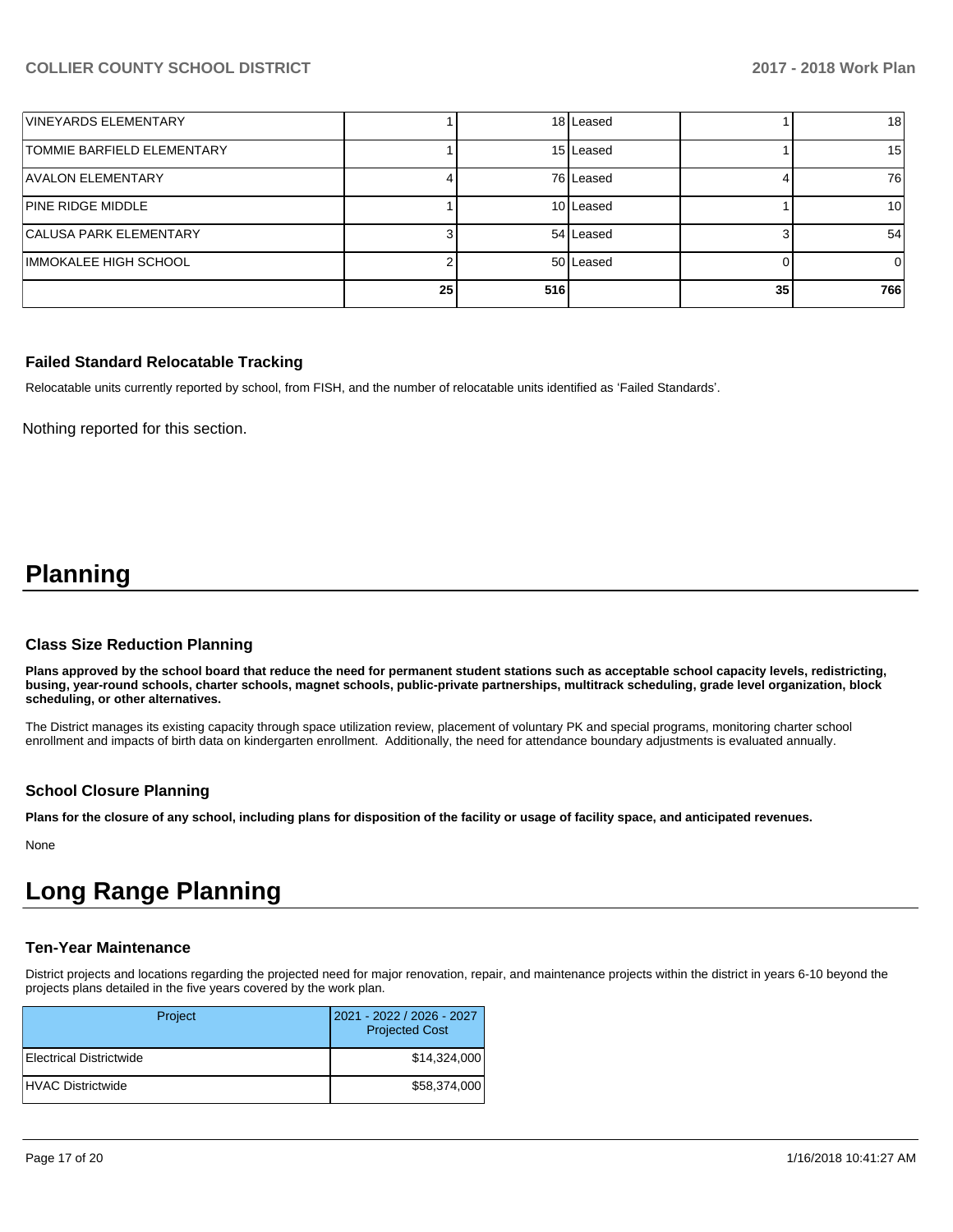|                                             | \$162,528,000 |
|---------------------------------------------|---------------|
| Facilities Renovation other than Schools    | \$785,000     |
| Roads and Bridge                            | \$169,000     |
| <b>Facility Modifications/Special Needs</b> | \$17,500,000  |
| <b>Emergency Maintenance</b>                | \$15,000,000  |
| <b>School Renovations Districtwide</b>      | \$19,626,000  |
| Roofing Districtwide                        | \$36,750,000  |

## **Ten-Year Capacity**

Schedule of capital outlay projects projected to ensure the availability of satisfactory student stations for the projected student enrollment in K-12 programs for the future 5 years beyond the 5-year district facilities work program.

| Project                        | Location, Community, Quadrant or other<br>general location | 2021 - 2022 / 2026 - 2027<br><b>Projected Cost</b> |
|--------------------------------|------------------------------------------------------------|----------------------------------------------------|
| Immokalee High School Addition | Immokalee High School campus                               | \$10,570,000                                       |
| Growth High School             | Rural Estates/North Naples Planning<br>Community           | \$86,000,000                                       |
|                                |                                                            | \$96,570,000                                       |

## **Ten-Year Planned Utilization**

Schedule of planned capital outlay projects identifying the standard grade groupings, capacities, and planned utilization rates of future educational facilities of the district for both permanent and relocatable facilities.

| Grade Level Projections         | <b>FISH</b><br><b>Student</b><br><b>Stations</b> | Actual 2016 -<br><b>2017 FISH</b><br>Capacity | Actual<br>$2016 -$<br>2017<br><b>COFTE</b> | Actual 2016 - 2017<br><b>Utilization</b> | Actual 2017 - 2018 / 2026 - 2027 new<br>Student Capacity to be added/removed | Projected 2026<br>2027 COFTE | Projected 2026 -<br>2027 Utilization |
|---------------------------------|--------------------------------------------------|-----------------------------------------------|--------------------------------------------|------------------------------------------|------------------------------------------------------------------------------|------------------------------|--------------------------------------|
| Elementary - District<br>Totals | 24,612                                           | 24,612                                        | 19.981.70                                  | 81.19 %                                  |                                                                              | 22,308                       | 90.64%                               |
| Middle - District Totals        | 13.801                                           | 12,416                                        | 10.301.09                                  | 82.97 %                                  |                                                                              | 11.031                       | 88.85 %                              |
| High - District Totals          | 14,139                                           | 13,428                                        | 12.337.61                                  | 91.88%                                   | 2.400                                                                        | 15.689                       | 99.12%                               |
| Other - ESE, etc                | 2.517                                            | 3.049                                         | .040.43                                    | 34.11 %                                  |                                                                              | 1.000                        | 32.80 %                              |
|                                 | 55,069                                           | 53,505                                        | 43.660.83                                  | 81.60 %                                  | 2.400                                                                        | 50,028                       | 89.49 %                              |

**Combination schools are included with the middle schools for student stations, capacity, COFTE and utilization purposes because these facilities all have a 90% utilization factor. Use this space to explain or define the grade groupings for combination schools.** 

No comments to report.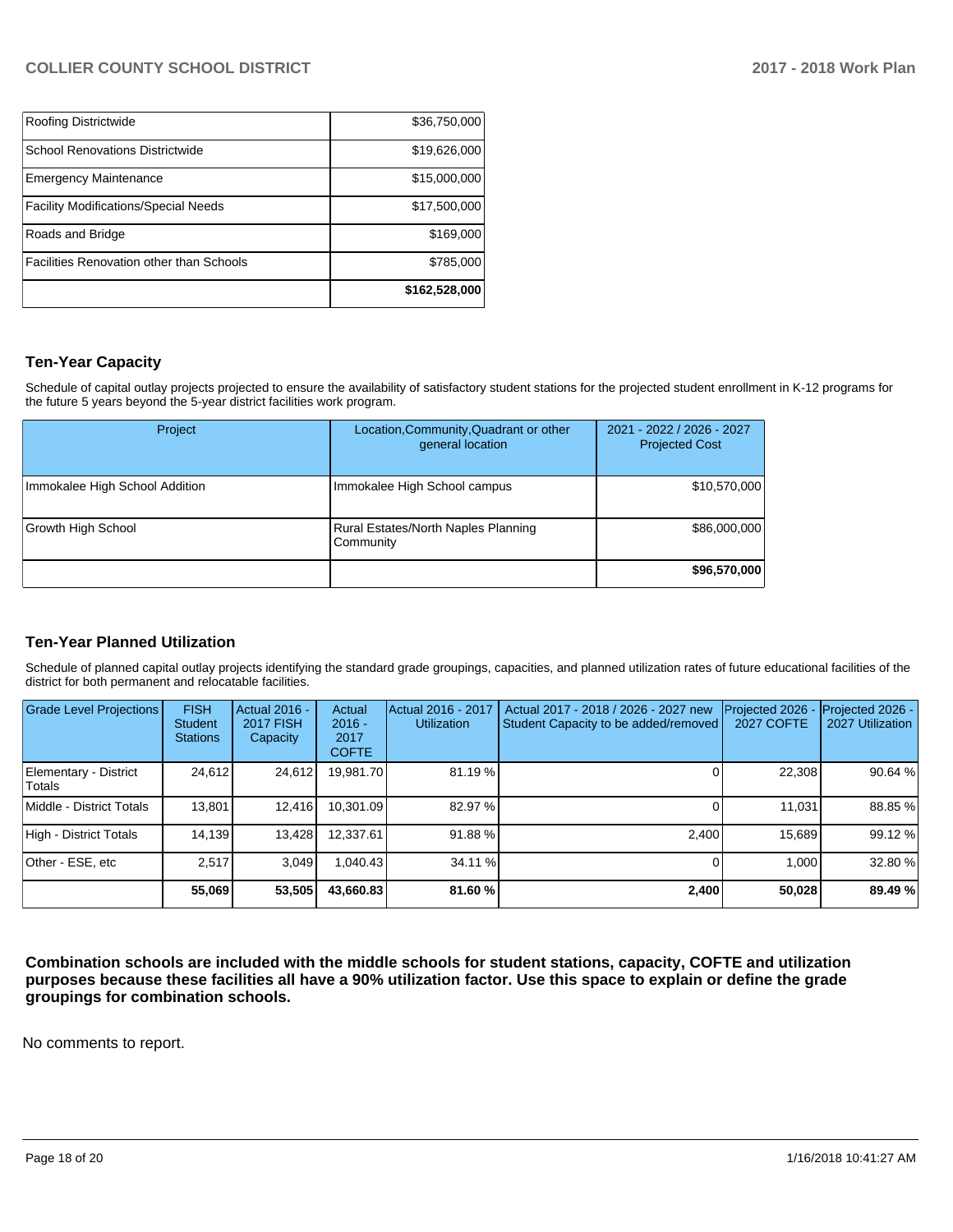#### **Ten-Year Infrastructure Planning**

**Proposed Location of Planned New, Remodeled, or New Additions to Facilities in 06 thru 10 out years (Section 28).**

Immokalee High School Addition/Renovation - located on the Immokalee High School campus

Growth High School - Rural Estates/North Naples Planning Community

Plans for closure of any school, including plans for disposition of the facility or usage of facility space, and anticipated revenues in the 06 thru 10 out **years (Section 29).**

None

## **Twenty-Year Maintenance**

District projects and locations regarding the projected need for major renovation, repair, and maintenance projects within the district in years 11-20 beyond the projects plans detailed in the five years covered by the work plan.

| Project                                     | 2026 - 2027 / 2036 - 2037 Projected Cost |
|---------------------------------------------|------------------------------------------|
| <b>Electrical Districtwide</b>              | \$10,095,000                             |
| <b>HVAC Districtwide</b>                    | \$112,209,000                            |
| Roofing Districtwide                        | \$33,185,000                             |
| <b>School Renovations Districtwide</b>      | \$40,388,000                             |
| <b>Emergency Maintenance</b>                | \$30,000,000                             |
| <b>Facility Modifications/Special Needs</b> | \$35,000,000                             |
| Roads and Bridge                            | \$375,000                                |
| Facility Renovations other than Schools     | \$654,000                                |
|                                             | \$261,906,000                            |

## **Twenty-Year Capacity**

Schedule of capital outlay projects projected to ensure the availability of satisfactory student stations for the projected student enrollment in K-12 programs for the future 11-20 years beyond the 5-year district facilities work program.

| Project                           | Location, Community, Quadrant or other<br>general location | 2026 - 2027 / 2036 - 2037<br><b>Projected Cost</b> |  |
|-----------------------------------|------------------------------------------------------------|----------------------------------------------------|--|
| <b>Elementary School Addition</b> | Location to be determined                                  | \$6,200,000                                        |  |
| Elementary School "O"             | South Naples Planning Community                            | \$29,000,000                                       |  |
| Middle School "JJ"                | East Naples Planning Community                             | \$46,000,000                                       |  |
| High School "HHH"                 | <b>Corkscrew Planning Community</b>                        | \$86,000,000                                       |  |
| Elementary School "L"             | <b>Rural Estates Planning Community</b>                    | \$29,000,000                                       |  |
|                                   |                                                            | \$196,200,000                                      |  |